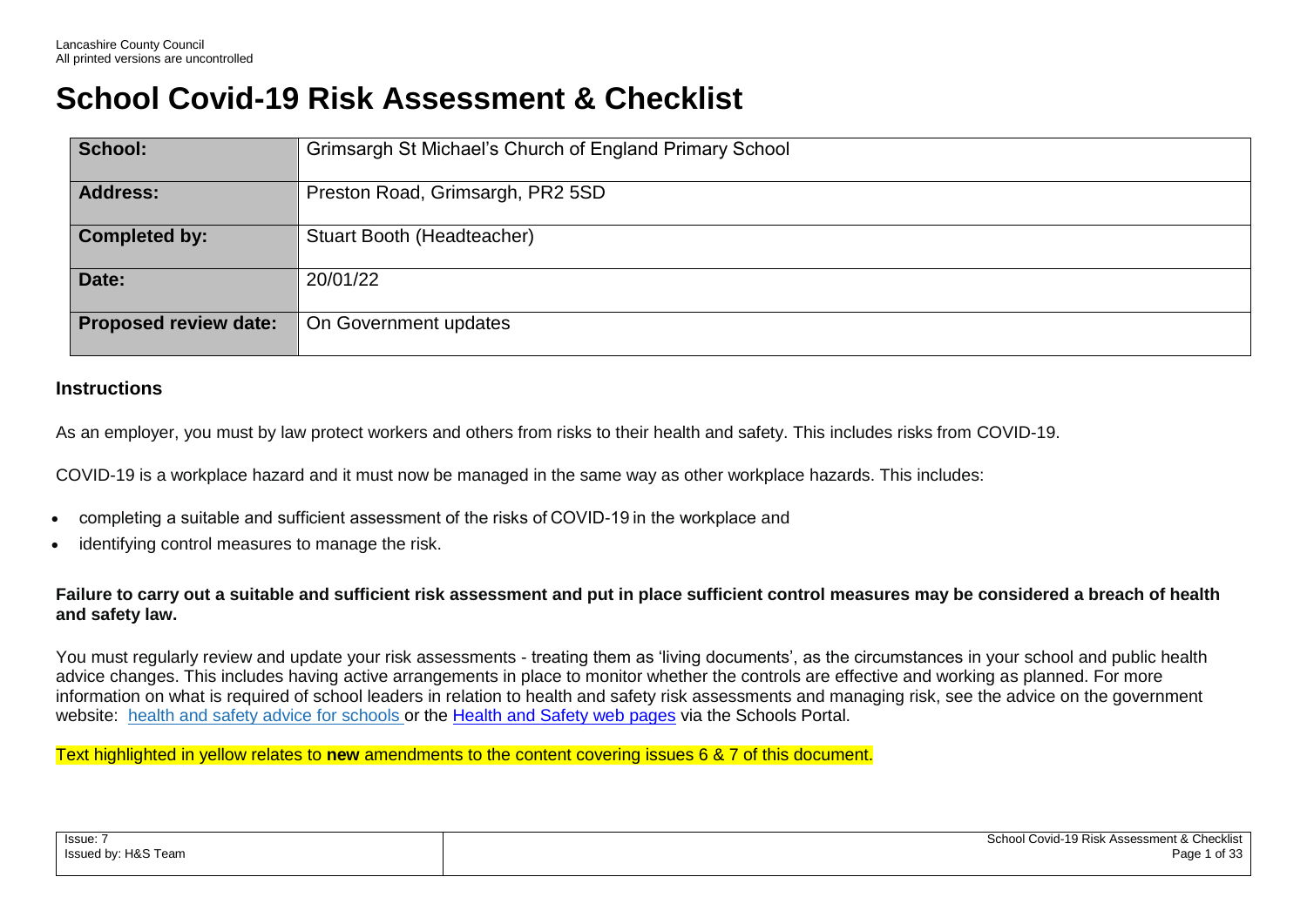| <b>Potential hazards</b><br>&<br>guidance on how to control them                                                                                                                                                                                       | Do you<br>believe the<br>hazard is<br>adequately<br>controlled?<br><b>Yes or No</b> | <b>Recommended Controls Measures</b><br>Control measures must be amended to reflect the circumstances of<br>your workplace by removing, adding, or amending content below.                                                                                                   |
|--------------------------------------------------------------------------------------------------------------------------------------------------------------------------------------------------------------------------------------------------------|-------------------------------------------------------------------------------------|------------------------------------------------------------------------------------------------------------------------------------------------------------------------------------------------------------------------------------------------------------------------------|
| Reduce the risk of the virus spreading through aerosols                                                                                                                                                                                                |                                                                                     |                                                                                                                                                                                                                                                                              |
| When school is in operation, it is important to ensure it is well<br>ventilated and that a comfortable teaching environment is<br>maintained. Arrangements should balance the need for<br>increased ventilation while maintaining a comfortable        |                                                                                     | • The Ventilation Inspection Checklist has been completed and is<br>attached as an appendix to the "COVID Secure Risk Assessment".<br>• Any required actions as an outcome from the ventilation inspection<br>have been implemented or are being progressed accordingly (see |
| temperature.                                                                                                                                                                                                                                           |                                                                                     | details in action plan section).                                                                                                                                                                                                                                             |
| Schools should follow LCC's Simple Steps for Good Ventilation<br>guidance and complete the Ventilation Checklist.                                                                                                                                      |                                                                                     | • In accordance with the ventilation checklist school will ensure that<br>appropriate ventilation is available in all occupied spaces.                                                                                                                                       |
| Specialist advice and assistance on ventilation measures can be<br>obtained from the Building Services Engineers<br>duty.engineer@lancashire.gov.uk.                                                                                                   |                                                                                     | • Any areas identified with poor ventilation have been raised with the<br>building services engineer.                                                                                                                                                                        |
| Reduce the risk of the virus spreading through social contact                                                                                                                                                                                          |                                                                                     |                                                                                                                                                                                                                                                                              |
| COVID-19 can still be spread through social contact. The risk can<br>be mitigated by reducing the number of people staff and pupils<br>come into contact with during the day.                                                                          |                                                                                     | • New guidance means that there are no restrictions in place for<br>schools. However, all staff and pupils remain aware of the benefits of<br>minimising social contact.                                                                                                     |
| It is no longer necessary to keep children in consistent groups<br>('bubbles'). This means that assemblies can resume, and there is<br>no longer a need to make alternative arrangements to avoid<br>mixing at lunch.                                  |                                                                                     |                                                                                                                                                                                                                                                                              |
| You should make sure your contingency plans (sometimes called<br>outbreak management plans) cover the possibility that it may<br>become necessary to reintroduce 'bubbles' for a temporary<br>period, to reduce mixing between groups. Any decision to |                                                                                     |                                                                                                                                                                                                                                                                              |
| Issue: 7<br>Issued by: H&S Team                                                                                                                                                                                                                        |                                                                                     | School Covid-19 Risk Assessment & Checklist<br>Page 2 of 33                                                                                                                                                                                                                  |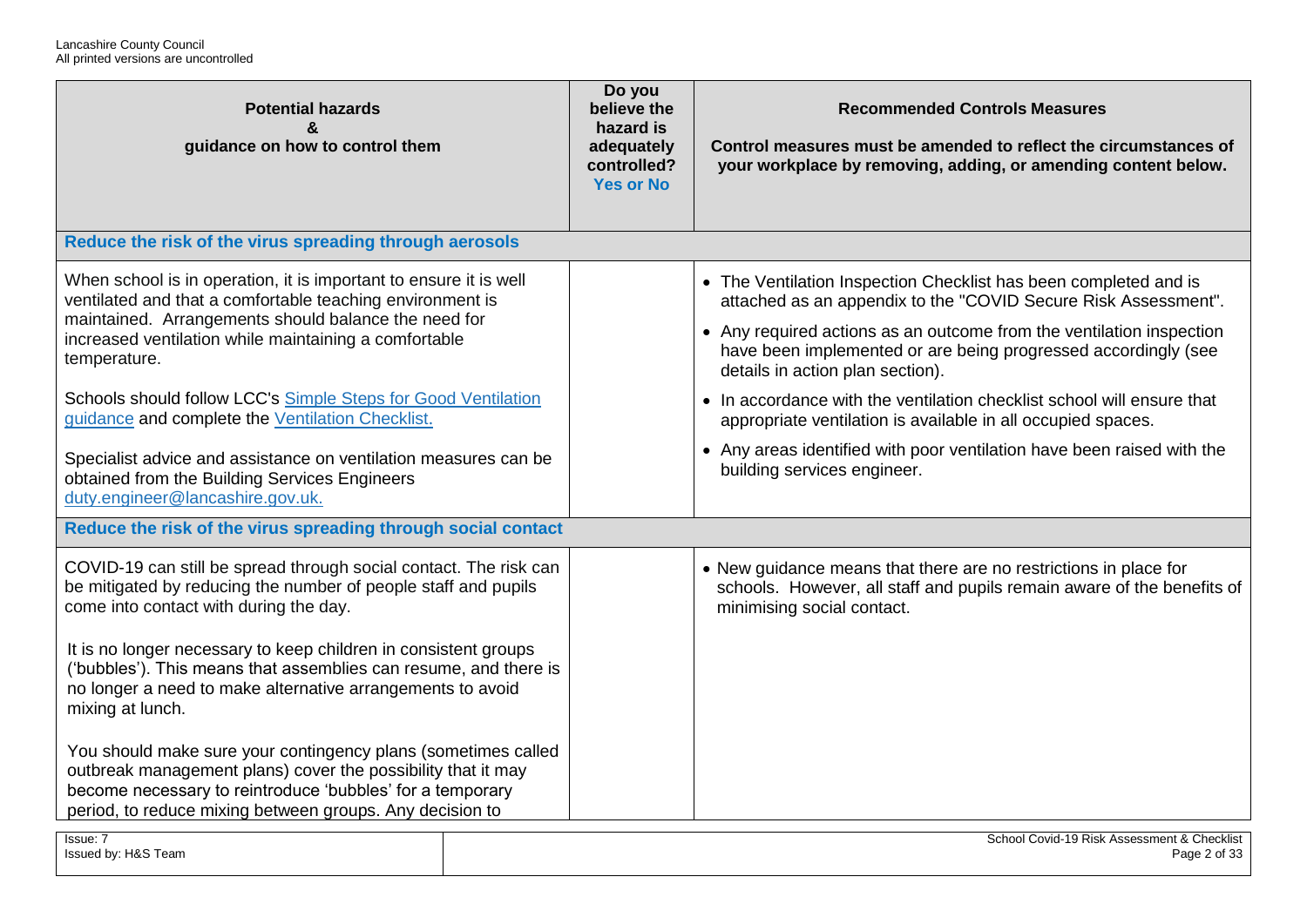| <b>Potential hazards</b><br>&<br>guidance on how to control them                                                                                                                                                                                                                                                                                                                                            | Do you<br>believe the<br>hazard is<br>adequately<br>controlled?<br><b>Yes or No</b> | <b>Recommended Controls Measures</b><br>Control measures must be amended to reflect the circumstances of<br>your workplace by removing, adding, or amending content below.                                                                                                                                                                                                                                                                                                                                                                   |
|-------------------------------------------------------------------------------------------------------------------------------------------------------------------------------------------------------------------------------------------------------------------------------------------------------------------------------------------------------------------------------------------------------------|-------------------------------------------------------------------------------------|----------------------------------------------------------------------------------------------------------------------------------------------------------------------------------------------------------------------------------------------------------------------------------------------------------------------------------------------------------------------------------------------------------------------------------------------------------------------------------------------------------------------------------------------|
| recommend the reintroduction of 'bubbles' would not be taken<br>lightly and would need to take account of the detrimental impact<br>they can have on the delivery of education.                                                                                                                                                                                                                             |                                                                                     |                                                                                                                                                                                                                                                                                                                                                                                                                                                                                                                                              |
| Maintain good hygiene throughout the day                                                                                                                                                                                                                                                                                                                                                                    |                                                                                     |                                                                                                                                                                                                                                                                                                                                                                                                                                                                                                                                              |
| Effective hand washing your hands is one of the easiest ways to<br>protect yourself and others from illnesses such as Covid-19.<br>Washing your hands properly removes dirt, viruses and bacteria<br>and prevents them spreading to other people and objects which<br>in turn can spread illnesses such as Covid-19.<br>Public Health England provides best practice guidance on how to<br>wash your hands. |                                                                                     | Staff, pupils and visitors are instructed to wash hands or use hand<br>$\bullet$<br>sanitiser regularly throughout the day particularly when they arrive<br>at school, when they return from breaks, when they change rooms,<br>before and after eating, after using the toilet, after touching shared<br>resources or after touching their face, blowing their nose, sneezing,<br>coughing.<br>Hand washing facilities are readily available. Where hand washing<br>facilities are not readily available, hand sanitiser stations have been |
|                                                                                                                                                                                                                                                                                                                                                                                                             |                                                                                     | positioned to allow pupils and staff to clean their hands regularly.<br>Skin cleaning wipes have been made available for use with very<br>young pupils or pupils with complex needs.                                                                                                                                                                                                                                                                                                                                                         |
|                                                                                                                                                                                                                                                                                                                                                                                                             |                                                                                     | Staff have frequent opportunities to wash their hands when<br>providing care to non-symptomatic children who present behaviours<br>which may increase the risk of droplet transmission such as biting,<br>licking, kissing or spitting.                                                                                                                                                                                                                                                                                                      |
|                                                                                                                                                                                                                                                                                                                                                                                                             |                                                                                     | Alcohol based hand sanitiser or wipes are not used in lessons or<br>activities involving the use of naked flames e.g. in science labs or                                                                                                                                                                                                                                                                                                                                                                                                     |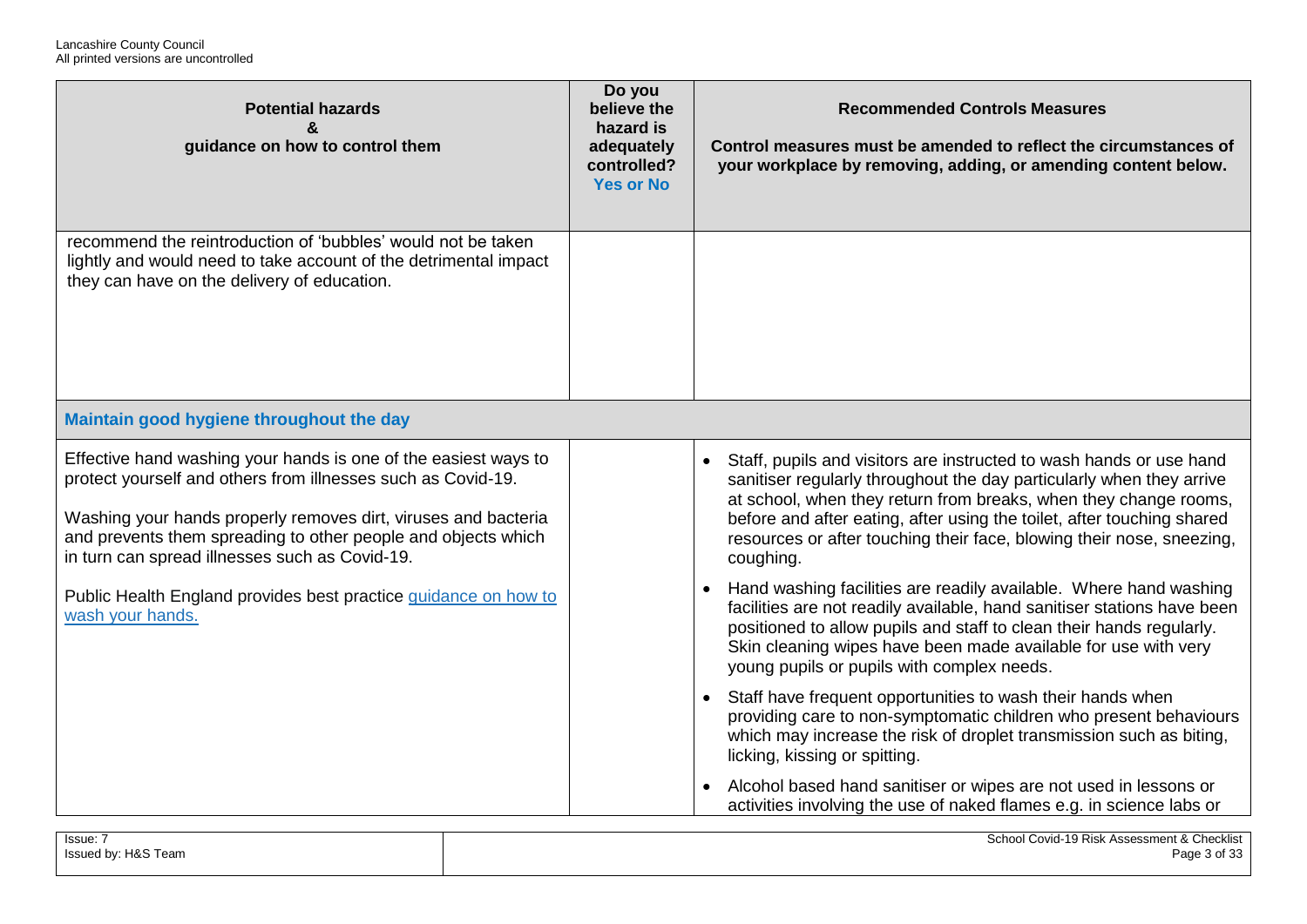Issued by: H&S Team

| <b>Potential hazards</b><br>$\mathbf{g}$<br>guidance on how to control them                                            | Do you<br>believe the<br>hazard is<br>adequately<br>controlled?<br><b>Yes or No</b> | <b>Recommended Controls Measures</b><br>Control measures must be amended to reflect the circumstances of<br>your workplace by removing, adding, or amending content below.                        |
|------------------------------------------------------------------------------------------------------------------------|-------------------------------------------------------------------------------------|---------------------------------------------------------------------------------------------------------------------------------------------------------------------------------------------------|
|                                                                                                                        |                                                                                     | food tech classes. In these areas where necessary hands will be<br>washed using soap and running water and dried thoroughly.                                                                      |
|                                                                                                                        |                                                                                     | Pupils are reminded how to catch coughs and sneezes if a tissue is<br>not readily available i.e. in the crook of the elbow rather than in the<br>hands.                                           |
|                                                                                                                        |                                                                                     | Posters display good hand washing technique and government<br>$\bullet$<br>guidelines on good respiratory hygiene.                                                                                |
|                                                                                                                        |                                                                                     | Staff supporting others to evacuate are aware of the need to follow<br>$\bullet$<br>hand washing or sanitising instructions.                                                                      |
|                                                                                                                        |                                                                                     | First aiders will pay particular attention to sanitisation measures<br>immediately before and following the administration of first aid.                                                          |
|                                                                                                                        |                                                                                     | Staff who have assisted someone who has taken unwell with<br>COVID-19 symptoms are aware of the need to follow appropriate<br>handwashing guidelines.                                             |
|                                                                                                                        |                                                                                     | Staff handling deliveries will observe good hand hygiene.<br>$\bullet$                                                                                                                            |
| Reduce the risk of the virus spreading through contact with contaminated surfaces                                      |                                                                                     |                                                                                                                                                                                                   |
| COVID-19 can still be spread through touching contaminated<br>surfaces.                                                |                                                                                     | • An enhanced cleaning schedule is in place. A documented cleaning<br>checklist identifies cleaning requirements and individual<br>responsibilities.                                              |
| An appropriate cleaning schedule must be in place and<br>maintained. This should include regular cleaning of areas and |                                                                                     | • Rooms/shared areas are cleaned regularly; at least twice day.                                                                                                                                   |
| equipment (for example, twice per day), with a particular focus on<br>frequently touched surfaces.                     |                                                                                     | • Repeatedly touched objects such as railings/bannisters, door and<br>window handles, taps, desk/tabletops, computer equipment, MFDs,<br>telephones and toilet facilities are frequently cleaned. |
| Issue: 7                                                                                                               |                                                                                     | School Covid-19 Risk Assessment & Checklist                                                                                                                                                       |

Page 4 of 33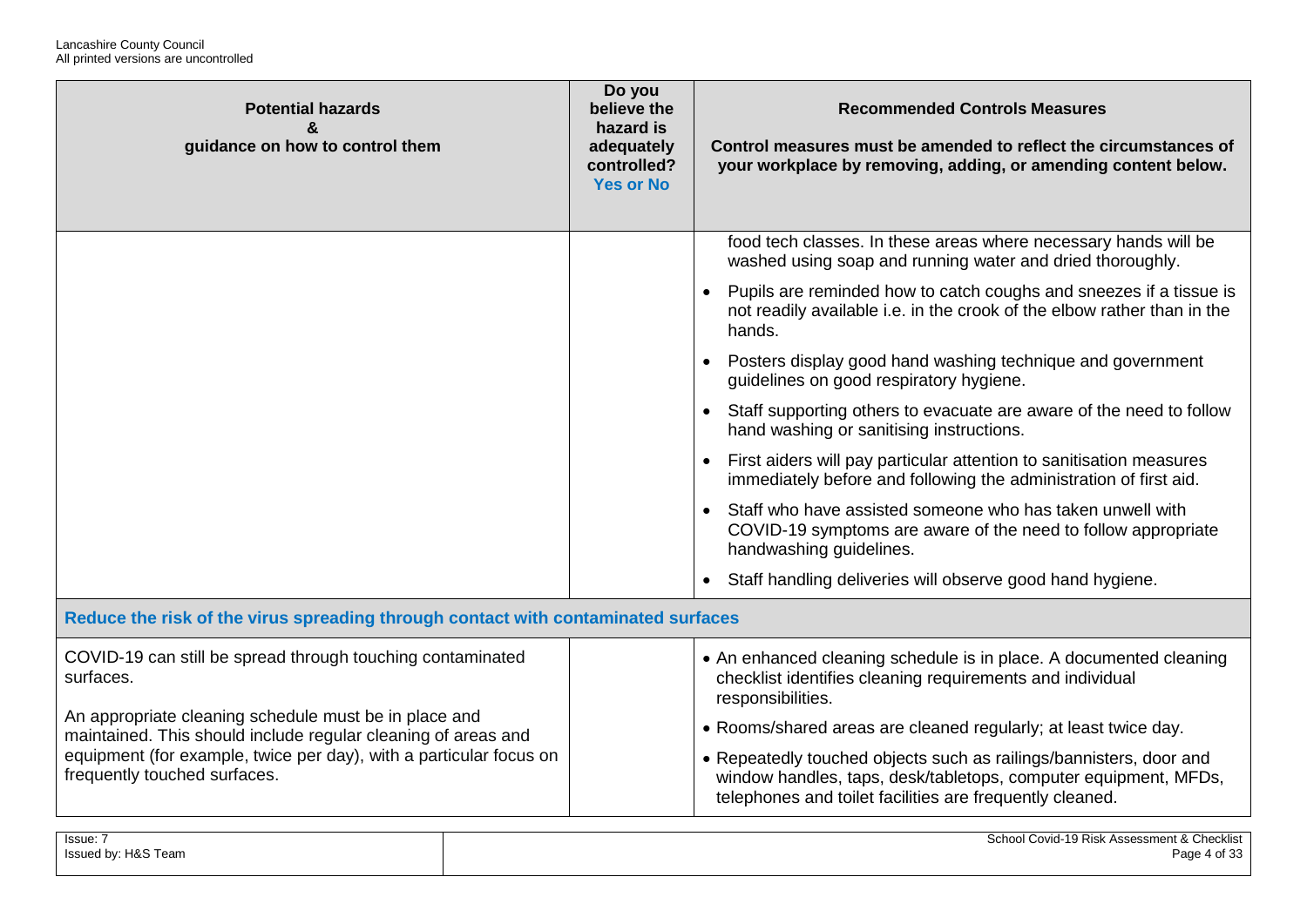| <b>Potential hazards</b><br>&<br>guidance on how to control them                                                                            | Do you<br>believe the<br>hazard is<br>adequately<br>controlled?<br><b>Yes or No</b> | <b>Recommended Controls Measures</b><br>Control measures must be amended to reflect the circumstances of<br>your workplace by removing, adding, or amending content below.                                                                                                                                                                                                   |
|---------------------------------------------------------------------------------------------------------------------------------------------|-------------------------------------------------------------------------------------|------------------------------------------------------------------------------------------------------------------------------------------------------------------------------------------------------------------------------------------------------------------------------------------------------------------------------------------------------------------------------|
| Where cleaning is required after a known or suspected case of<br>COVID-19, refer to the guidance on cleaning in non-healthcare<br>settings. |                                                                                     | • Classroom based resources that are shared such as books, play<br>equipment, toys, sports equipment, outdoor play equipment, art and<br>science equipment are cleaned regularly.                                                                                                                                                                                            |
| Provide extra non recycling bins for the disposal of single use<br>face coverings and PPE.                                                  |                                                                                     | • Where equipment/machinery cannot be washed down regularly<br>alternative protective measures have been designed. (school to note<br>what these are).                                                                                                                                                                                                                       |
| Refer to the guidance on how to dispose of personal or business<br>waste including face coverings and PPE.                                  |                                                                                     | • Where non-symptomatic children present behaviours which may<br>increase the risk of droplet transmission such as biting, licking,<br>kissing or spitting there will be increased vigilance of cleaning of<br>frequently touched surfaces.                                                                                                                                  |
|                                                                                                                                             |                                                                                     | • Staff and pupils are encouraged to have their pens and pencils to<br>avoid the need to share items that cannot be easily cleaned.                                                                                                                                                                                                                                          |
|                                                                                                                                             |                                                                                     | • Unnecessary sharing including the sharing of items that do not<br>contribute to a pupil's education or development is discouraged.                                                                                                                                                                                                                                         |
|                                                                                                                                             |                                                                                     | • Staff have been instructed on cleaning and sanitising requirements<br>including the use of chemicals and cleaning materials and<br>instructions on the use of PPE.                                                                                                                                                                                                         |
|                                                                                                                                             |                                                                                     | • Waste cleaning materials are disposed of in the usual way unless it is<br>confirmed or suspected that they are contaminated as a result of a<br>member of staff or pupil displaying symptoms. School follows the<br>procedures set out in the Government guidance Cleaning in Non-<br>Health Care Settings following a confirmed or suspected case of<br>COVID-19 on site. |
|                                                                                                                                             |                                                                                     | • Contaminated or suspected contaminated waste is double bagged,<br>labelled and stored for 72 hours before being disposed of with<br>general waste.                                                                                                                                                                                                                         |
| Issue: 7                                                                                                                                    |                                                                                     | School Covid-19 Risk Assessment & Checklist                                                                                                                                                                                                                                                                                                                                  |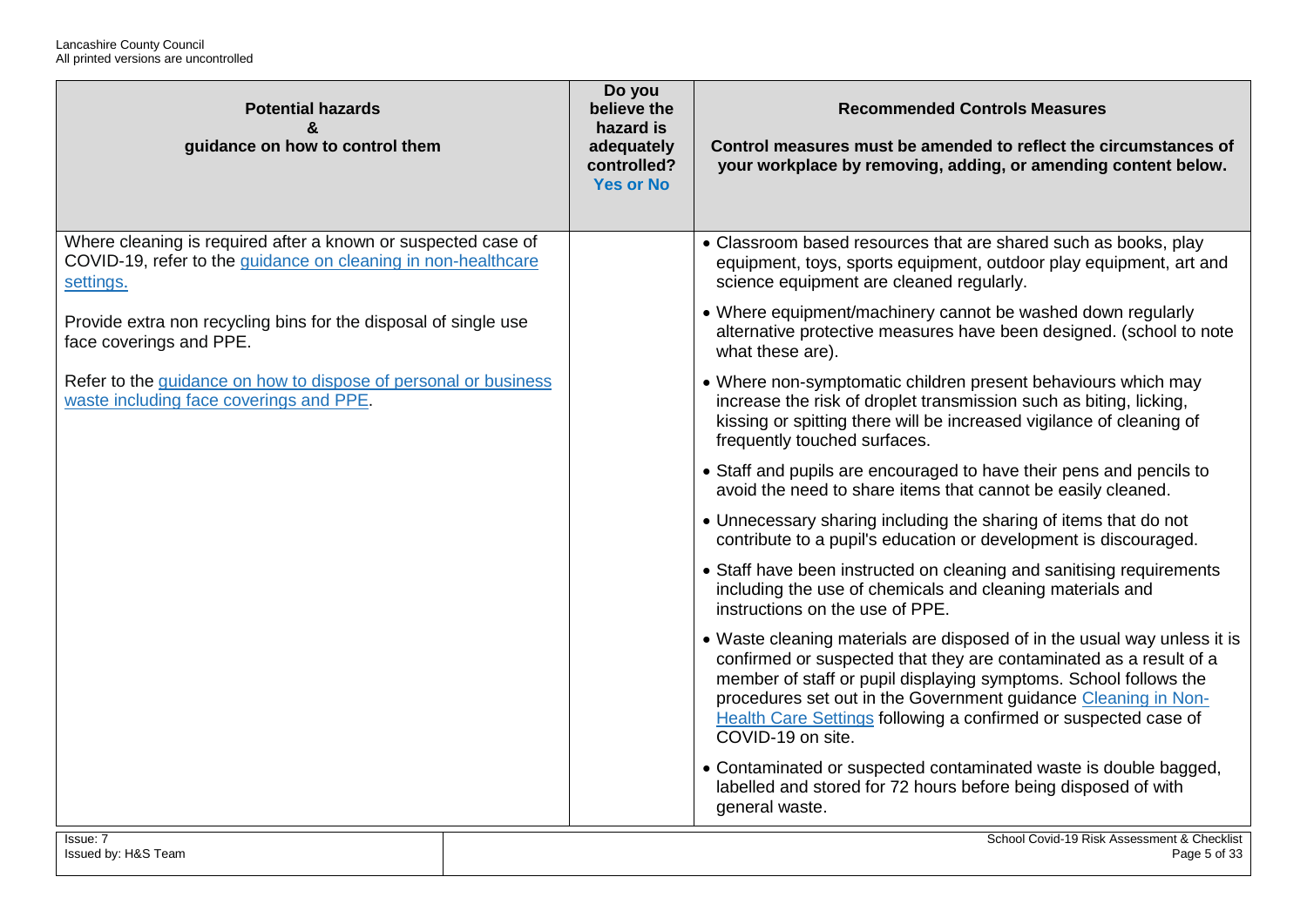| <b>Potential hazards</b><br>&<br>guidance on how to control them                                                                                                                                                                                                                                                                                                                                                                                                                                                                                                                                                                                                                                                                                                                                                                                                                                                                                                                                                                                                                                                                             | Do you<br>believe the<br>hazard is<br>adequately<br>controlled?<br><b>Yes or No</b> | <b>Recommended Controls Measures</b><br>Control measures must be amended to reflect the circumstances of<br>your workplace by removing, adding, or amending content below.                                                                                                                                                                                                                                                                                                                                                                                                                                                                                                                                                                                                                                                                                                                                                                                                                                                                                                                                                                                                                              |
|----------------------------------------------------------------------------------------------------------------------------------------------------------------------------------------------------------------------------------------------------------------------------------------------------------------------------------------------------------------------------------------------------------------------------------------------------------------------------------------------------------------------------------------------------------------------------------------------------------------------------------------------------------------------------------------------------------------------------------------------------------------------------------------------------------------------------------------------------------------------------------------------------------------------------------------------------------------------------------------------------------------------------------------------------------------------------------------------------------------------------------------------|-------------------------------------------------------------------------------------|---------------------------------------------------------------------------------------------------------------------------------------------------------------------------------------------------------------------------------------------------------------------------------------------------------------------------------------------------------------------------------------------------------------------------------------------------------------------------------------------------------------------------------------------------------------------------------------------------------------------------------------------------------------------------------------------------------------------------------------------------------------------------------------------------------------------------------------------------------------------------------------------------------------------------------------------------------------------------------------------------------------------------------------------------------------------------------------------------------------------------------------------------------------------------------------------------------|
|                                                                                                                                                                                                                                                                                                                                                                                                                                                                                                                                                                                                                                                                                                                                                                                                                                                                                                                                                                                                                                                                                                                                              |                                                                                     | • Where it is not possible to store waste for 72 hours, arrangements<br>will be made for collection by the school's specialist clinical waste<br>contractor.                                                                                                                                                                                                                                                                                                                                                                                                                                                                                                                                                                                                                                                                                                                                                                                                                                                                                                                                                                                                                                            |
| Personal protective equipment & face coverings                                                                                                                                                                                                                                                                                                                                                                                                                                                                                                                                                                                                                                                                                                                                                                                                                                                                                                                                                                                                                                                                                               |                                                                                     |                                                                                                                                                                                                                                                                                                                                                                                                                                                                                                                                                                                                                                                                                                                                                                                                                                                                                                                                                                                                                                                                                                                                                                                                         |
| Face coverings should be worn in communal areas in all<br>settings by staff, visitors and pupils or students in year 7 and<br>above, unless they are exempt.<br>It is recommended that face coverings are worn in classrooms<br>where pupils in year 7 and above are educated. This does not<br>apply in situations where wearing a face covering would impact<br>on the ability to take part in exercise or strenuous activity, for<br>example in PE lessons.<br>Teachers will not ordinarily be expected to wear a face covering<br>in the classroom if they are at the front of the class, to support<br>education delivery, although settings should be sensitive to the<br>needs of individual teachers.<br>Pupils or students (in year 7 or above) should continue to wear<br>face coverings on public and dedicated school transport, unless<br>they are exempt.<br>Most staff in schools will not require PPE beyond what they<br>would normally need for their work. The guidance on the use<br>of PPE in education, childcare and children's social care<br>settings provides more information on the use of PPE for COVID-<br>19. |                                                                                     | • Staff who are already using PPE to protect against non-COVID-<br>19 risks, will continue to do so. Use of PPE has been determined by<br>an assessment of risks in the workplace.<br>• Staff, pupils, visitors and pupils in year 7 and above are required to<br>wear face coverings in communal areas and on public and<br>dedicated transport to school.<br>• Pupils in year 7 and above are required to wear a face covering in<br>classrooms.<br>• First Aiders have read and follow the Government guidance for first<br>responders and the HSE Guidance on First Aid during the<br>coronavirus pandemic.<br>• When caring for someone with COVID-19 symptoms a face mask<br>should be worn if social distancing cannot be maintained and if<br>contact is necessary, gloves, an apron and a face mask should be<br>worn.<br>• Additional PPE is made available in First Aid boxes and alongside<br>Defibrillators.<br>• Disposable gloves, an impermeable apron and a fluid resistant<br>surgical face mask are to be worn when delivering hands on first aid<br>to adults where close contact cannot be avoided. If a risk<br>assessment indicates the likelihood of contamination by splashes, |
| Issue: 7<br>Issued by: H&S Team                                                                                                                                                                                                                                                                                                                                                                                                                                                                                                                                                                                                                                                                                                                                                                                                                                                                                                                                                                                                                                                                                                              |                                                                                     | School Covid-19 Risk Assessment & Checklist<br>Page 6 of 33                                                                                                                                                                                                                                                                                                                                                                                                                                                                                                                                                                                                                                                                                                                                                                                                                                                                                                                                                                                                                                                                                                                                             |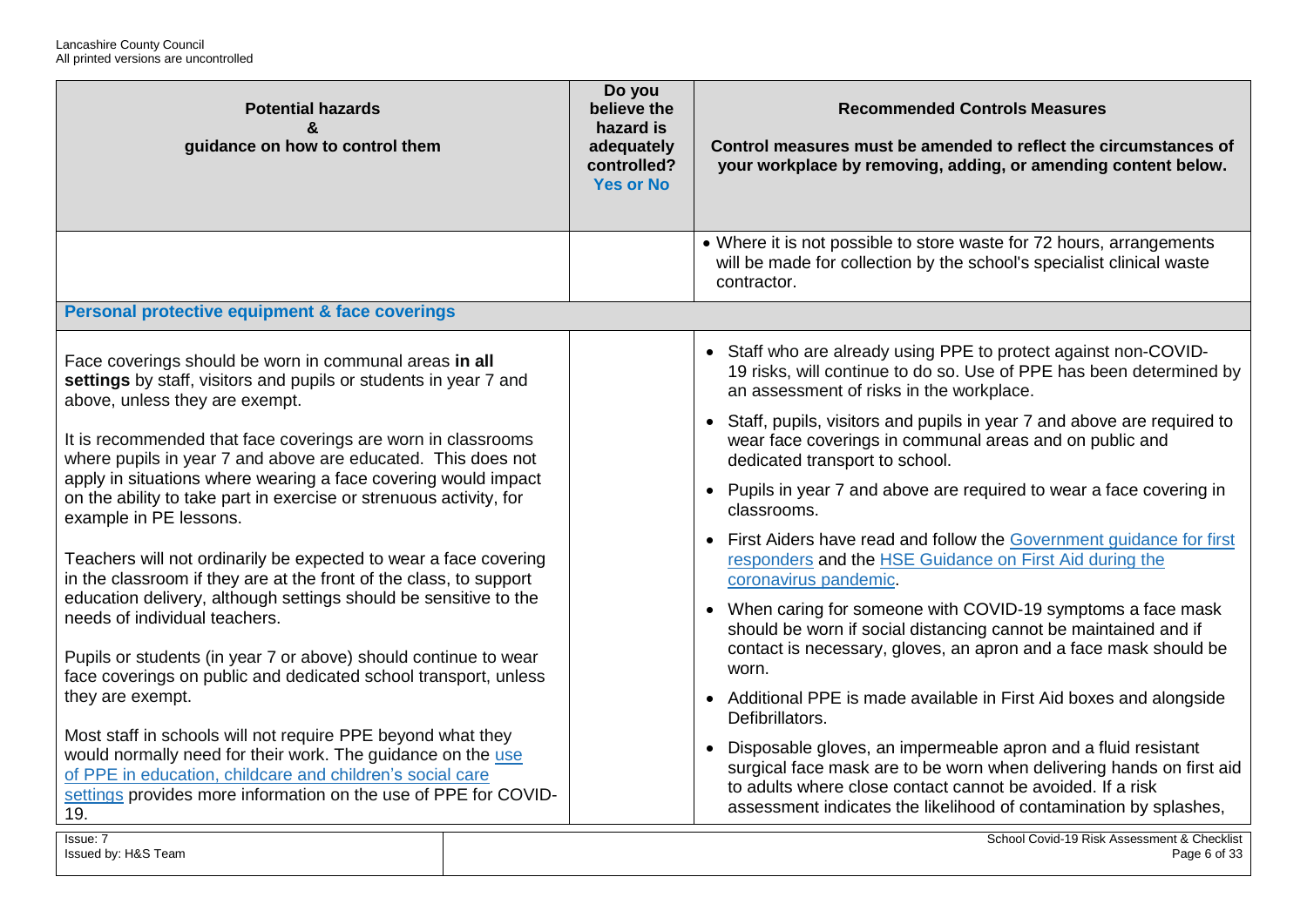| <b>Potential hazards</b><br>&<br>guidance on how to control them                                                                                                                                                                                                                                                                                                                                                                                                                                                                                                                                                                                                                                                                                                                                                                                                                                                                                                                                                                                                                                                                                                                                                                                                                                                                                                                                                    | Do you<br>believe the<br>hazard is<br>adequately<br>controlled?<br><b>Yes or No</b> | <b>Recommended Controls Measures</b><br>Control measures must be amended to reflect the circumstances of<br>your workplace by removing, adding, or amending content below.                                                                                                                                                                                                                                                                                                                 |
|---------------------------------------------------------------------------------------------------------------------------------------------------------------------------------------------------------------------------------------------------------------------------------------------------------------------------------------------------------------------------------------------------------------------------------------------------------------------------------------------------------------------------------------------------------------------------------------------------------------------------------------------------------------------------------------------------------------------------------------------------------------------------------------------------------------------------------------------------------------------------------------------------------------------------------------------------------------------------------------------------------------------------------------------------------------------------------------------------------------------------------------------------------------------------------------------------------------------------------------------------------------------------------------------------------------------------------------------------------------------------------------------------------------------|-------------------------------------------------------------------------------------|--------------------------------------------------------------------------------------------------------------------------------------------------------------------------------------------------------------------------------------------------------------------------------------------------------------------------------------------------------------------------------------------------------------------------------------------------------------------------------------------|
| Additional PPE for COVID-19 is only required in a very limited<br>number of scenarios:<br>if an individual child, young person or student becomes ill with<br>COVID-19 symptoms and only then if close contact is<br>necessary<br>when performing aerosol generating procedures (AGPs)<br>$\bullet$<br>Non-symptomatic children who present behaviours which may<br>increase the risk of droplet transmission such as biting, licking,<br>kissing or spitting or who require care that cannot be provided<br>without close hands-on contact, should continue to receive care<br>in the same way as before COVID-19, including any existing<br>routine use of PPE.<br>No additional PPE should be necessary because staff are dealing<br>with non-symptomatic children in a non-healthcare setting,<br>therefore the risk of viral transmission is very low.<br><b>Delivering First Aid to pupils</b><br>Children and young people who require first aid should continue<br>to receive care in the same way. No additional PPE is needed<br>because of COVID-19 for anyone who does not have symptoms.<br>First Aiders should familiarise themselves with the Government<br>guidance for first responders and the HSE Guidance on First Aid<br>during the coronavirus pandemic.<br>The safe removal of PPE is a critical consideration to avoid self-<br>contamination. Staff should familiarise themselves with the |                                                                                     | droplets of blood or body fluids, disposable eye protection (such as<br>a face visor or goggles) will be worn.<br>• Staff are aware of the need to report insufficient levels of PPE to<br>their line manager.<br>• Disposable gloves and impermeable aprons must be worn when<br>cleaning areas that have been occupied by someone displaying<br>COVID-19 symptoms.<br>• Staff are aware of the arrangements for the safe use and disposal<br>of PPE including face masks/face coverings. |
| Issue: 7<br>Issued by: H&S Team                                                                                                                                                                                                                                                                                                                                                                                                                                                                                                                                                                                                                                                                                                                                                                                                                                                                                                                                                                                                                                                                                                                                                                                                                                                                                                                                                                                     |                                                                                     | School Covid-19 Risk Assessment & Checklist<br>Page 7 of 33                                                                                                                                                                                                                                                                                                                                                                                                                                |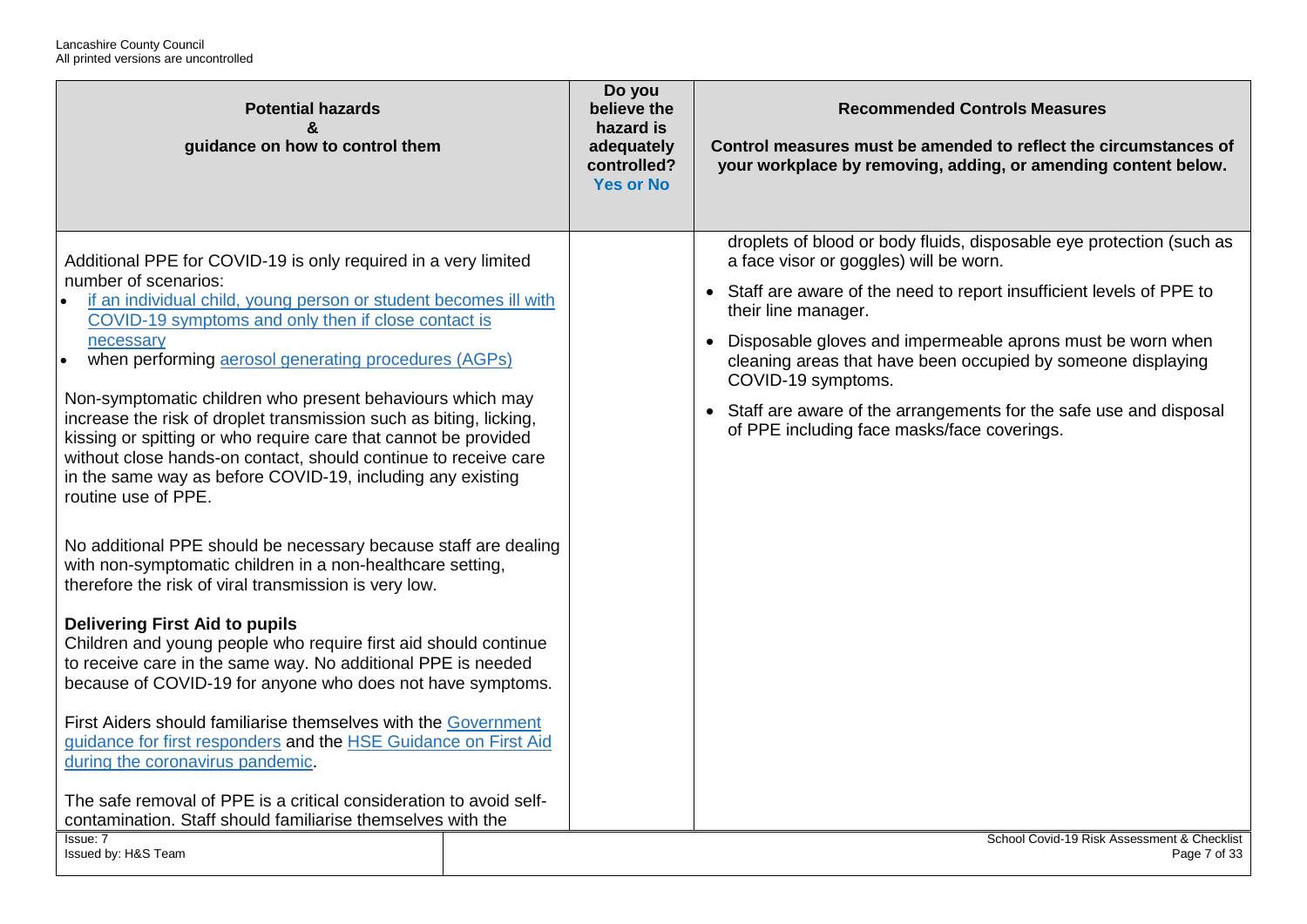| Government guidance on the use of personal protective<br>equipment.<br><b>Disposal of PPE</b><br>Disposal of used PPE and other waste should be in line<br>with cleaning non-healthcare settings outside the home.<br>Settings such as special schools that generate clinical waste<br>should continue to follow their usual waste policies.<br>Protect people at higher risk of infection<br>There are some groups who are still considered to be at higher<br>The school works closely with parents of children previously<br>risk of severe illness from coronavirus. See guidance: people at<br>considered extremely clinically vulnerable to support a return to<br>higher risk from COVID-19, protecting people previously<br>school, carrying out an individual risk assessment as necessary.<br>considered clinically extremely vulnerable from COVID-19, HSE<br>An individual risk assessment has been completed for any staff<br>guidance protect vulnerable workers during COVID-19 and<br>member who has significant risk factors or who is experiencing<br>Government Guidance, Coronavirus (COVID-19): advice for<br>mental health issues due to COVID-19.<br>pregnant employees.<br>A new & expectant mother risk assessment and individual COVID-<br>19 risk assessment has been completed for all pregnant staff.<br>On-site provision should in all cases be retained for vulnerable<br>children and young people and the children of critical workers. If<br>settings must temporarily stop on-site provision on public health<br>advice, they should discuss alternative arrangements for<br>vulnerable children and young people with the Lancashire County<br>Council.<br>Further information is available in the guidance on supporting<br>pupils at school with medical conditions.<br>School Covid-19 Risk Assessment & Checklist<br>Issue: 7 | <b>Potential hazards</b><br>&<br>guidance on how to control them | Do you<br>believe the<br>hazard is<br>adequately<br>controlled?<br><b>Yes or No</b> | <b>Recommended Controls Measures</b><br>Control measures must be amended to reflect the circumstances of<br>your workplace by removing, adding, or amending content below. |
|------------------------------------------------------------------------------------------------------------------------------------------------------------------------------------------------------------------------------------------------------------------------------------------------------------------------------------------------------------------------------------------------------------------------------------------------------------------------------------------------------------------------------------------------------------------------------------------------------------------------------------------------------------------------------------------------------------------------------------------------------------------------------------------------------------------------------------------------------------------------------------------------------------------------------------------------------------------------------------------------------------------------------------------------------------------------------------------------------------------------------------------------------------------------------------------------------------------------------------------------------------------------------------------------------------------------------------------------------------------------------------------------------------------------------------------------------------------------------------------------------------------------------------------------------------------------------------------------------------------------------------------------------------------------------------------------------------------------------------------------------------------------------------------------------------------------------------------------------------------------|------------------------------------------------------------------|-------------------------------------------------------------------------------------|----------------------------------------------------------------------------------------------------------------------------------------------------------------------------|
|                                                                                                                                                                                                                                                                                                                                                                                                                                                                                                                                                                                                                                                                                                                                                                                                                                                                                                                                                                                                                                                                                                                                                                                                                                                                                                                                                                                                                                                                                                                                                                                                                                                                                                                                                                                                                                                                        |                                                                  |                                                                                     |                                                                                                                                                                            |
|                                                                                                                                                                                                                                                                                                                                                                                                                                                                                                                                                                                                                                                                                                                                                                                                                                                                                                                                                                                                                                                                                                                                                                                                                                                                                                                                                                                                                                                                                                                                                                                                                                                                                                                                                                                                                                                                        |                                                                  |                                                                                     |                                                                                                                                                                            |
|                                                                                                                                                                                                                                                                                                                                                                                                                                                                                                                                                                                                                                                                                                                                                                                                                                                                                                                                                                                                                                                                                                                                                                                                                                                                                                                                                                                                                                                                                                                                                                                                                                                                                                                                                                                                                                                                        |                                                                  |                                                                                     |                                                                                                                                                                            |
|                                                                                                                                                                                                                                                                                                                                                                                                                                                                                                                                                                                                                                                                                                                                                                                                                                                                                                                                                                                                                                                                                                                                                                                                                                                                                                                                                                                                                                                                                                                                                                                                                                                                                                                                                                                                                                                                        | Issued by: H&S Team                                              |                                                                                     | Page 8 of 33                                                                                                                                                               |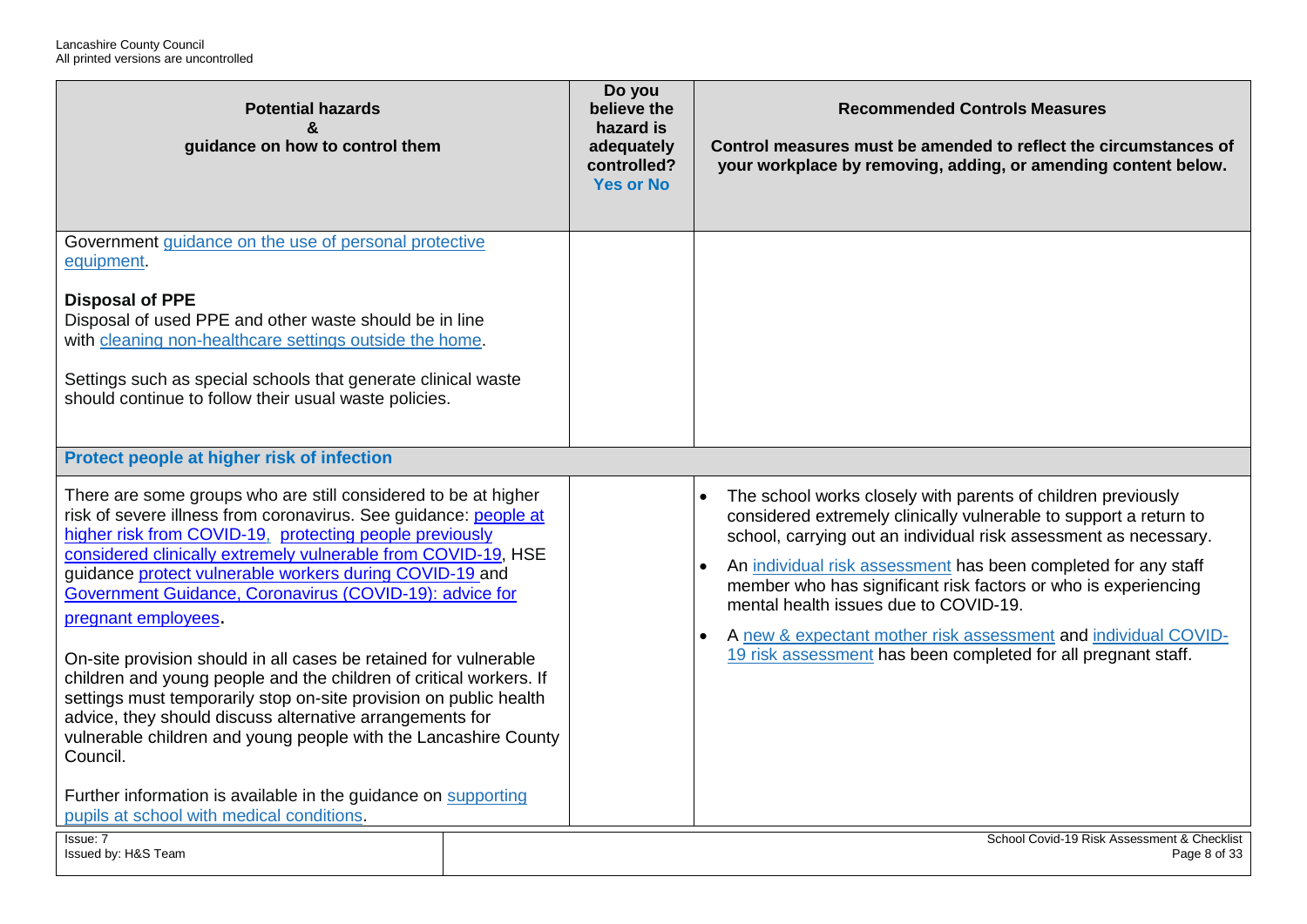| <b>Potential hazards</b><br>guidance on how to control them                                                                                                                                                                                                                                                                                                                                                                                                                                                                                                                                                                                                                                                                                                                                  | Do you<br>believe the<br>hazard is<br>adequately<br>controlled?<br><b>Yes or No</b> | <b>Recommended Controls Measures</b><br>Control measures must be amended to reflect the circumstances of<br>your workplace by removing, adding, or amending content below.                                                                                                                                                                                                                                                                                                                                                                                                                                                                                                                                                                                                                                                                                                                                   |
|----------------------------------------------------------------------------------------------------------------------------------------------------------------------------------------------------------------------------------------------------------------------------------------------------------------------------------------------------------------------------------------------------------------------------------------------------------------------------------------------------------------------------------------------------------------------------------------------------------------------------------------------------------------------------------------------------------------------------------------------------------------------------------------------|-------------------------------------------------------------------------------------|--------------------------------------------------------------------------------------------------------------------------------------------------------------------------------------------------------------------------------------------------------------------------------------------------------------------------------------------------------------------------------------------------------------------------------------------------------------------------------------------------------------------------------------------------------------------------------------------------------------------------------------------------------------------------------------------------------------------------------------------------------------------------------------------------------------------------------------------------------------------------------------------------------------|
| Extra consideration needs to be given to workers facing mental<br>and physical health difficulties. Those previously considered<br>clinically extremely vulnerable are no longer advised to shield but<br>must continue to be supported by discussing with them their<br>individual needs and supporting them in taking any additional<br>precautions advised by their clinical specialist.<br>Please refer to Government Guidance, Coronavirus (COVID-19):<br>advice for pregnant employees.                                                                                                                                                                                                                                                                                                |                                                                                     |                                                                                                                                                                                                                                                                                                                                                                                                                                                                                                                                                                                                                                                                                                                                                                                                                                                                                                              |
| Reduce the spread of COVID-19 by ensuring people isolate when they are legally required to do so                                                                                                                                                                                                                                                                                                                                                                                                                                                                                                                                                                                                                                                                                             |                                                                                     |                                                                                                                                                                                                                                                                                                                                                                                                                                                                                                                                                                                                                                                                                                                                                                                                                                                                                                              |
| Close contacts will be identified via NHS Test and Trace and<br>education settings will no longer be expected to undertake<br>contact tracing. Managers and employees should refer to the<br>government guidance NHS Test and Trace in the workplace.<br>An individual is legally required to self-isolate if they<br>have tested positive for COVID-19<br>$\bullet$<br>have COVID-19 symptoms<br>$\bullet$<br>live in a household with someone who has symptoms,<br>$\bullet$<br>unless they're exempt from self-isolation<br>have been told to self-isolate by NHS Test and Trace<br>$\bullet$<br>Close contacts without symptoms are exempt from self-isolation<br>if:<br>they are fully vaccinated<br>$\bullet$<br>aged under 18 and 6 months<br>they are taking part in a vaccine trial |                                                                                     | • School will follow the guidance in the latest PHE (Lancashire)<br>Schools Resource Pack which provides advice on managing<br>positive cases and who to contact for help.<br>• Staff and pupils are required to stay at home if they have COVID-19<br>symptoms and to seek a confirmation PCR test.<br>• If anyone in school develops COVID-19 symptoms, however mild,<br>they will be sent home and advised to take a PCR test. Any staff<br>displaying symptoms will be mindful not to come into contact with<br>other staff. Any rooms they have used will be cleaned after they<br>have left.<br>• If a pupil is awaiting collection, they will be left in a room on their<br>own if possible and safe to do so. A window will be opened for fresh<br>air ventilation. Appropriate PPE will be used if close contact is<br>necessary. Any rooms they have used will be cleaned after they<br>have left. |
| Issue: 7<br>Issued by: H&S Team                                                                                                                                                                                                                                                                                                                                                                                                                                                                                                                                                                                                                                                                                                                                                              |                                                                                     | School Covid-19 Risk Assessment & Checklist<br>Page 9 of 33                                                                                                                                                                                                                                                                                                                                                                                                                                                                                                                                                                                                                                                                                                                                                                                                                                                  |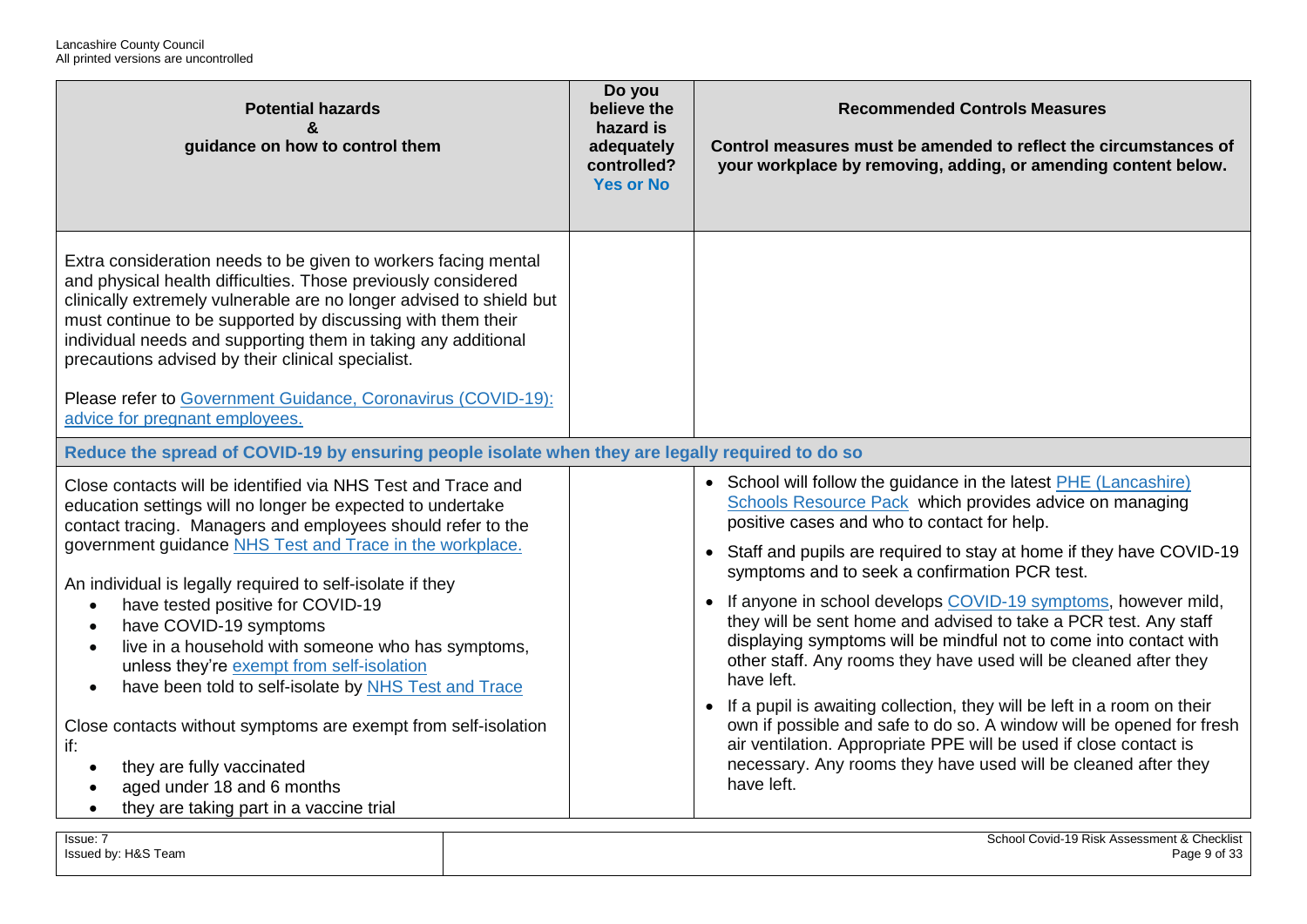| <b>Potential hazards</b><br>&<br>guidance on how to control them                                                                                                                                                                                                                                                                                                                                                                                                                                                                                                                                                                                                                                                                                                                                                                               | Do you<br>believe the<br>hazard is<br>adequately<br>controlled?<br><b>Yes or No</b> | <b>Recommended Controls Measures</b><br>Control measures must be amended to reflect the circumstances of<br>your workplace by removing, adding, or amending content below.                                                                                                                                                                                                                                                                                                                                                                                                                                                                                                                                                                        |
|------------------------------------------------------------------------------------------------------------------------------------------------------------------------------------------------------------------------------------------------------------------------------------------------------------------------------------------------------------------------------------------------------------------------------------------------------------------------------------------------------------------------------------------------------------------------------------------------------------------------------------------------------------------------------------------------------------------------------------------------------------------------------------------------------------------------------------------------|-------------------------------------------------------------------------------------|---------------------------------------------------------------------------------------------------------------------------------------------------------------------------------------------------------------------------------------------------------------------------------------------------------------------------------------------------------------------------------------------------------------------------------------------------------------------------------------------------------------------------------------------------------------------------------------------------------------------------------------------------------------------------------------------------------------------------------------------------|
| are not vaccinated for medical reasons<br>$\bullet$<br>Instead, they will be advised to take an LFD test every day for 7<br>days. Anyone who's LFD test comes back positive should isolate<br>and take a confirmatory PCR test to verify the result.<br>Children under 5 years are exempt from self-isolation and do not<br>need to take part in daily testing of close contacts.<br>The 10-day self-isolation period for people who record a positive<br><b>LFD/PCR</b> test result for COVID-19 has been reduced to 5 7 days<br>when they get a negative LFD result on day $5 & 6 & 6 & 7$ of their<br>isolation period and they do not have a high temperature.<br>Refer to the latest government guidance Stay at home: guidance<br>for households with possible or confirmed coronavirus (Covid-19)<br>infection for further information. |                                                                                     | • Staff and pupils with a positive PCR result will be required to self-<br>isolate for 10 days and will be supported to do so. Individuals who<br>have tested negative on day $5 & 6 & 6 & 7$ of their self-isolation period<br>and do not have a temperature will be permitted to end their<br>isolation and return to school on day 6.<br>• Staff and pupils (aged 6 and over) identified as a close contact by<br>NHS Test & Trace will be advised to take an LFD test every day for<br>7 days.<br>• Staff and pupils with a positive LFD test are required to isolate but<br>are not required to take a confirmatory PCR test.<br>• Customers, visitors and contractors are instructed not to attend site<br>if they are displaying symptoms. |
| <b>Asymptomatic testing</b>                                                                                                                                                                                                                                                                                                                                                                                                                                                                                                                                                                                                                                                                                                                                                                                                                    |                                                                                     |                                                                                                                                                                                                                                                                                                                                                                                                                                                                                                                                                                                                                                                                                                                                                   |
| Testing remains important in reducing the risk of transmission of<br>infection within schools. That is why, whilst some measures are<br>relaxed, others will remain.<br>High Schools pupils are asked to take an on-site LFD test on<br>return from the school break.<br>Staff in all education and childcare settings, should take one self-<br>test at home either the evening or morning before they return                                                                                                                                                                                                                                                                                                                                                                                                                                 |                                                                                     | • Staff and High School pupils are required to undertake twice weekly<br>home LFD tests.<br>• Pupils have undertaken 1 on-site LFD test on their return to school<br>after the school break. (High Schools only)<br>• Staff are advised to take an LFD test at home the evening or<br>morning before they return to school after the school break.<br>• Parents and other visitors are asked to take a lateral flow device<br>(LFD) test before entering the school.                                                                                                                                                                                                                                                                              |

| Issue: 7            | School Covid-19 Risk Assessment & Checklist |
|---------------------|---------------------------------------------|
|                     |                                             |
| Issued by: H&S Team | Page 10 of 33                               |
|                     |                                             |
|                     |                                             |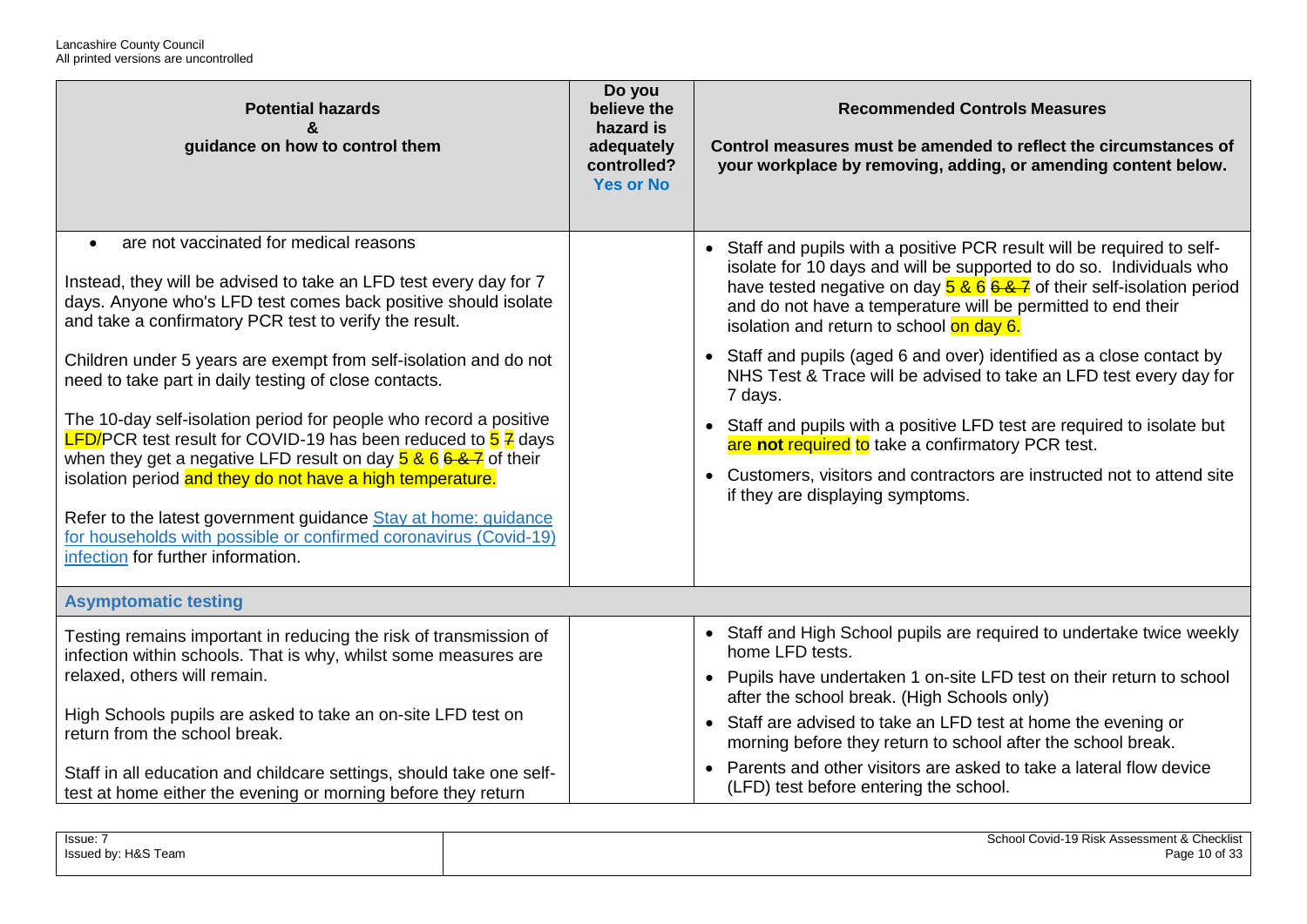| <b>Potential hazards</b><br>&<br>guidance on how to control them                                                                                                                                                                                                                                                                                                                                                                                                                                                                                                                                                                                                  | Do you<br>believe the<br>hazard is<br>adequately<br>controlled?<br><b>Yes or No</b> | <b>Recommended Controls Measures</b><br>Control measures must be amended to reflect the circumstances of<br>your workplace by removing, adding, or amending content below.                                                                                                                                                                                                                                                                                                                                                                                                                                                            |
|-------------------------------------------------------------------------------------------------------------------------------------------------------------------------------------------------------------------------------------------------------------------------------------------------------------------------------------------------------------------------------------------------------------------------------------------------------------------------------------------------------------------------------------------------------------------------------------------------------------------------------------------------------------------|-------------------------------------------------------------------------------------|---------------------------------------------------------------------------------------------------------------------------------------------------------------------------------------------------------------------------------------------------------------------------------------------------------------------------------------------------------------------------------------------------------------------------------------------------------------------------------------------------------------------------------------------------------------------------------------------------------------------------------------|
| after the school break, then continue to test twice weekly at<br>home.<br>Staff and High School pupils should undertake twice weekly<br>home tests whenever they are on site. Testing remains voluntary<br>but is strongly encouraged.<br>Secondary schools should also retain a small asymptomatic<br>testing site (ATS) on-site until further notice so they can offer<br>testing to pupils who are unable to test themselves at home.<br>Schools are strongly encouraged to ask parents and other<br>visitors to take a lateral flow device (LFD) test before entering the<br>school.                                                                          |                                                                                     | Staff and pupils who have a positive LFD test are required to self-<br>isolate. and to seek a confirmation PCR test. for 10 days and will be<br>supported to do so. Individuals who have tested negative on day 5<br>& 6 6 & 7 of their self-isolation period and do not have a<br>temperature will be permitted to end their isolation and return to<br>school.<br>• The school has a small asymptomatic testing site (ATS) on-site for<br>pupils who are unable to test themselves at home. (High Schools<br>only)<br>• A separate risk assessment is in place for the LFD on-site testing<br>programme and home testing programme. |
| Confirmatory PCR testing following a positive LFD result has<br>been temporarily suspended from 11 January 2022. This means<br>that staff and pupils who have had a positive LFD result and who<br>are not displaying any symptoms, will no longer be advised to get<br>a confirmatory PCR test.<br>Even if someone has tested positive for COVID-19 within the last<br>90 days, they are strongly encouraged to take part in LFD testing<br>on-site through ATS or at home once they have completed their<br>isolation period for their prior infection.<br>Additional information on PCR test kits for schools and further<br>education providers is available. |                                                                                     |                                                                                                                                                                                                                                                                                                                                                                                                                                                                                                                                                                                                                                       |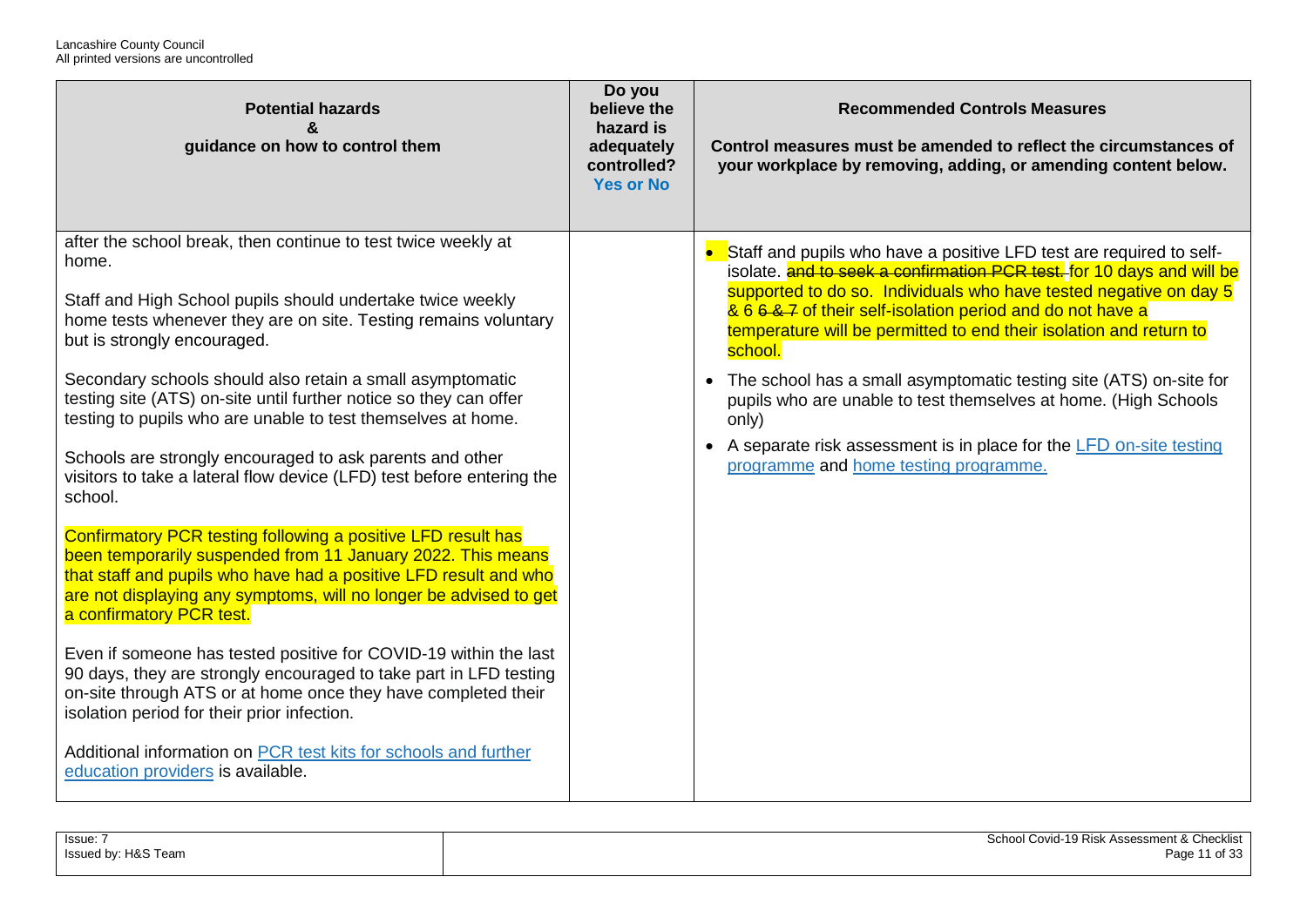| <b>Potential hazards</b><br>&<br>guidance on how to control them                                                                                                                                                                                                                                                                                    | Do you<br>believe the<br>hazard is<br>adequately<br>controlled?<br><b>Yes or No</b> | <b>Recommended Controls Measures</b><br>Control measures must be amended to reflect the circumstances of<br>your workplace by removing, adding, or amending content below.                                                                                                                                    |
|-----------------------------------------------------------------------------------------------------------------------------------------------------------------------------------------------------------------------------------------------------------------------------------------------------------------------------------------------------|-------------------------------------------------------------------------------------|---------------------------------------------------------------------------------------------------------------------------------------------------------------------------------------------------------------------------------------------------------------------------------------------------------------|
| The government sharing platform provides information and<br>guidance for schools on testing arrangements.                                                                                                                                                                                                                                           |                                                                                     |                                                                                                                                                                                                                                                                                                               |
| Reduce the risk of transmission through vaccination                                                                                                                                                                                                                                                                                                 |                                                                                     |                                                                                                                                                                                                                                                                                                               |
| Vaccines are the best defence against COVID-19. They help<br>protect young people and adults, and benefit those around them.<br>Vaccination makes people less likely to catch the virus and less<br>likely to pass it on.<br>To book a vaccination, please visit: <b>Book or manage a</b><br>coronavirus (COVID-19) vaccination - NHS (www.nhs.uk). |                                                                                     | All eligible staff and students aged 12 and over are encouraged to<br>take up the offer of the vaccine, including boosters.                                                                                                                                                                                   |
| Reduce the risk for visitors and contractors                                                                                                                                                                                                                                                                                                        |                                                                                     |                                                                                                                                                                                                                                                                                                               |
| Provide clear guidance on how to reduce the risk of spreading<br>COVID-19 to people when they arrive.<br>Coordinate and cooperate with other occupiers, where the site<br>and facilities are shared including landlords and other tenants.                                                                                                          |                                                                                     | Site guidance on minimising social contact and hygiene will be<br>explained to visitors, parents/carers and contractors on or before<br>arrival. Site rules are prominently displayed at all access points,<br>including sanitising, handwashing, limiting close contact, not<br>entering if symptomatic etc. |
| <b>Reduce the spread of COVID-19 during Educational Visits</b>                                                                                                                                                                                                                                                                                      |                                                                                     |                                                                                                                                                                                                                                                                                                               |
| The travel list (and broader international travel policy) is subject<br>to change and green list countries may be moved into amber or<br>red. The travel lists may change during a visit and you must<br>comply with international travel legislation and should have                                                                               |                                                                                     | • International travel legislation will be complied with and contingency<br>plans put in place to take into account the possible short notice<br>changes to travel policy and restrictions.<br>A full and thorough risk assessment will be completed taking<br>$\bullet$                                      |
| contingency plans in place to account for these changes.                                                                                                                                                                                                                                                                                            |                                                                                     | account of any public health advice, such as hygiene and ventilation                                                                                                                                                                                                                                          |
| Issue: 7<br>Issued by: H&S Team                                                                                                                                                                                                                                                                                                                     |                                                                                     | School Covid-19 Risk Assessment & Checklist<br>Page 12 of 33                                                                                                                                                                                                                                                  |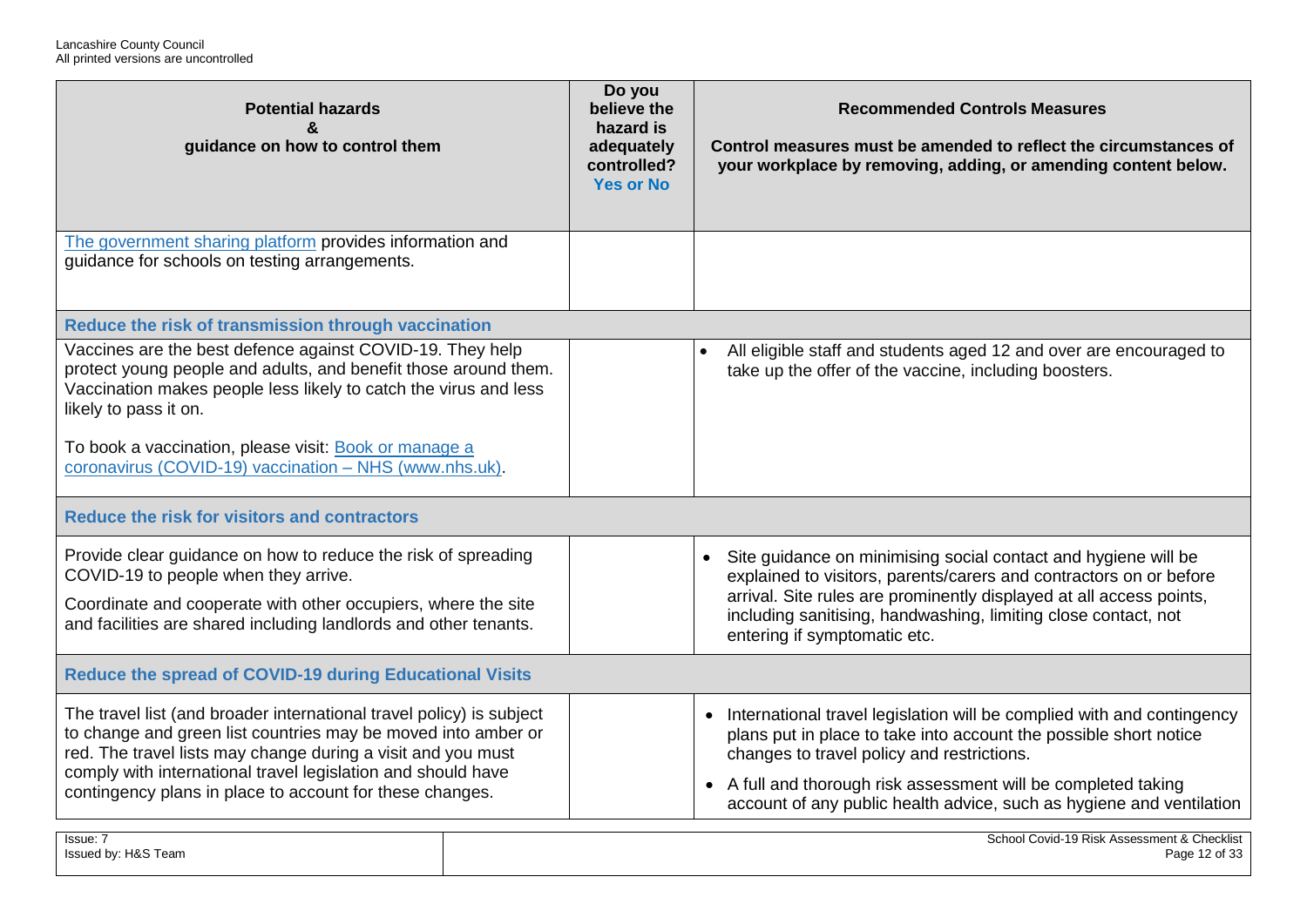| <b>Potential hazards</b><br>&<br>guidance on how to control them                                                                                                                                                                                                                                                                                                                                                                                                                                                                                                                                                                                             | Do you<br>believe the<br>hazard is<br>adequately<br>controlled?<br><b>Yes or No</b> | <b>Recommended Controls Measures</b><br>Control measures must be amended to reflect the circumstances of<br>your workplace by removing, adding, or amending content below.                                                                                                                                                                                                                                                                                                                                                                                                                                                                                                                                                                                 |
|--------------------------------------------------------------------------------------------------------------------------------------------------------------------------------------------------------------------------------------------------------------------------------------------------------------------------------------------------------------------------------------------------------------------------------------------------------------------------------------------------------------------------------------------------------------------------------------------------------------------------------------------------------------|-------------------------------------------------------------------------------------|------------------------------------------------------------------------------------------------------------------------------------------------------------------------------------------------------------------------------------------------------------------------------------------------------------------------------------------------------------------------------------------------------------------------------------------------------------------------------------------------------------------------------------------------------------------------------------------------------------------------------------------------------------------------------------------------------------------------------------------------------------|
| You should undertake full and thorough risk assessments in<br>relation to all educational visits and ensure that any public health<br>advice, such as hygiene and ventilation requirements, is included<br>as part of that risk assessment.<br>Risk assessments should consider contingency arrangements for<br>a number of possibilities including a participant developing<br>COVID-19 symptoms during the visit or a member of staff having<br>to self-isolate and being unable to attend.<br>General guidance about educational visits is available and is<br>supported by specialist advice from the Outdoor Education<br><b>Advisory Panel (OEAP).</b> |                                                                                     | requirements. The risk assessment will be approved depending on<br>the visit type, either by the school/nursery or LCCs Educational<br>Visits Team via Evolve prior to the visit taking place.<br>Risk assessments will consider contingency arrangements for a<br>number of possibilities including staff having to self-isolate or<br>participants developing COVID symptoms whilst on the visit.<br>• The school will liaise with the venue/activity provider as part of the<br>risk assessment process to ensure it has made its own assessment<br>of the risk of COVID-19 and implemented suitable controls<br>measures to prevent infection. Preliminary visits to the venue will<br>be carried out if deemed necessary to check measures are place. |
| Keep pupils and staff safe when travelling                                                                                                                                                                                                                                                                                                                                                                                                                                                                                                                                                                                                                   |                                                                                     |                                                                                                                                                                                                                                                                                                                                                                                                                                                                                                                                                                                                                                                                                                                                                            |
| Pupils (in year 7 or above) should wear face coverings on public<br>and dedicated school transport, unless they are exempt.<br>Up to date guidance on COVID-19 and school travel is available<br>from the School Transport team.                                                                                                                                                                                                                                                                                                                                                                                                                             |                                                                                     | • The control measures for dedicated transport have been aligned as<br>far as possible with the principles underpinning the system of<br>controls set out in school including ventilation, cleaning and<br>hygiene.<br>• When travelling on public or dedicated transport pupils, staff and<br>parents are required to wear a face covering.                                                                                                                                                                                                                                                                                                                                                                                                               |
| Managing a COVID-19 outbreak in school                                                                                                                                                                                                                                                                                                                                                                                                                                                                                                                                                                                                                       |                                                                                     |                                                                                                                                                                                                                                                                                                                                                                                                                                                                                                                                                                                                                                                                                                                                                            |
| Please refer to PHE North West Schools Resource Pack for<br>advice on managing COVID-19 cases and outbreaks                                                                                                                                                                                                                                                                                                                                                                                                                                                                                                                                                  |                                                                                     | • An outbreak management plan is in place outlining how the school<br>will operate if there is an outbreak in the school or local area.                                                                                                                                                                                                                                                                                                                                                                                                                                                                                                                                                                                                                    |
| For support on outbreak management please contact;                                                                                                                                                                                                                                                                                                                                                                                                                                                                                                                                                                                                           |                                                                                     | • Support is obtained as required from relevant teams including<br>Lancashire Public Health Education Outbreak Management team.                                                                                                                                                                                                                                                                                                                                                                                                                                                                                                                                                                                                                            |
| Issue: 7<br>Issued by: H&S Team                                                                                                                                                                                                                                                                                                                                                                                                                                                                                                                                                                                                                              |                                                                                     | School Covid-19 Risk Assessment & Checklist                                                                                                                                                                                                                                                                                                                                                                                                                                                                                                                                                                                                                                                                                                                |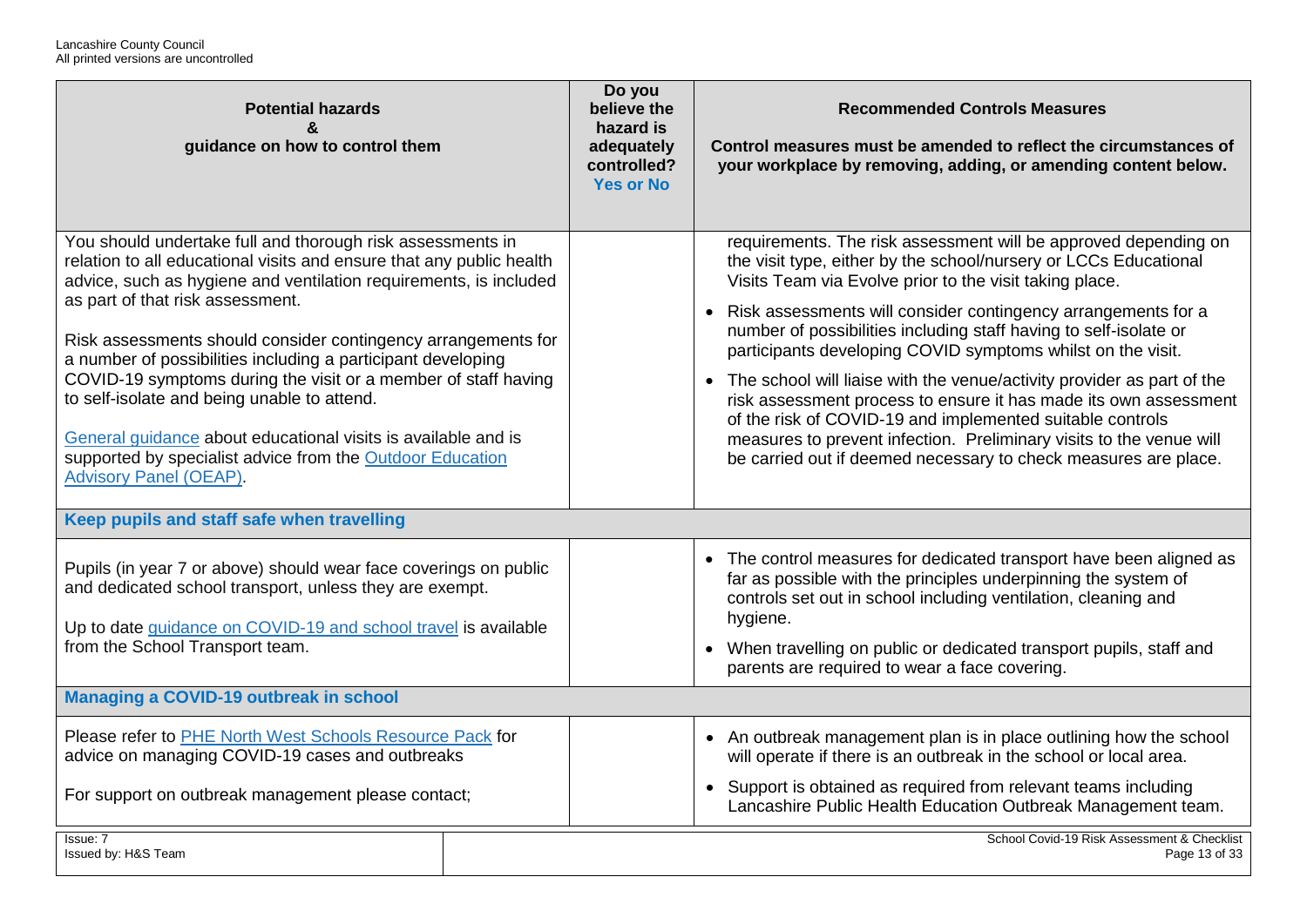| <b>Potential hazards</b><br>$\boldsymbol{\mathsf{R}}$<br>guidance on how to control them                                                                                                                                                                                                                                                                                                                                                                                                                                                                          | Do you<br>believe the<br>hazard is<br>adequately<br>controlled?<br><b>Yes or No</b> | <b>Recommended Controls Measures</b><br>Control measures must be amended to reflect the circumstances of<br>your workplace by removing, adding, or amending content below.                                                                                                                                                                                                                                                                                                                                                                                                                                |
|-------------------------------------------------------------------------------------------------------------------------------------------------------------------------------------------------------------------------------------------------------------------------------------------------------------------------------------------------------------------------------------------------------------------------------------------------------------------------------------------------------------------------------------------------------------------|-------------------------------------------------------------------------------------|-----------------------------------------------------------------------------------------------------------------------------------------------------------------------------------------------------------------------------------------------------------------------------------------------------------------------------------------------------------------------------------------------------------------------------------------------------------------------------------------------------------------------------------------------------------------------------------------------------------|
| COVID19-HealthProtection@lancashire.gov.uk<br>School should have contingency plans outlining what action to<br>take if pupils or staff test positive for COVID-19, or how school<br>would operate if advised to take extra measures to help break<br>chains of transmission.<br>Guidance on what to include in contingency framework and<br>information on what circumstances might lead to additional<br>action, and the steps to work through, are contained the<br>government guidance Contingency framework: education and<br>childcare settings August 2021. |                                                                                     | • School continues to record COVID-19 related absence in<br>accordance with the information contained within the PHE North<br><b>West Schools Resource Pack.</b><br>• In the event of an outbreak any staff required to work from home will<br>be supported to do so including ensuring they have suitable<br>equipment, developing appropriate communication channels and<br>looking after their physical and mental wellbeing.<br>• A homeworking checklist and risk assessment has been completed<br>for any staff working from home for a prolonged period which is<br>reviewed on a 3-monthly basis. |
| <b>Communication, consultation and training</b>                                                                                                                                                                                                                                                                                                                                                                                                                                                                                                                   |                                                                                     |                                                                                                                                                                                                                                                                                                                                                                                                                                                                                                                                                                                                           |
| Employers have a legal duty to consult workers on health and<br>safety matters.<br>To help workers feel safe returning to work employers should<br>consult with them on any health and safety measures that have<br>been put in place to reduce the risk of COVID-19 spreading.<br>Schools continue to engage with staff (including through trade<br>unions and employee representative groups) to monitor and<br>understand any unforeseen impacts of changes to working<br>environments.                                                                        |                                                                                     | • Clear and up to date information and guidance on how to manage the<br>risks associated with COVID-19 is available via the schools portal<br>and Government website.<br>• Staff are consulted when considering local arrangements.<br>• Signage, posters and other instructions use simple, clear messaging<br>to explain guidelines using images and clear language, with<br>consideration of groups for which English may not be their first<br>language.                                                                                                                                              |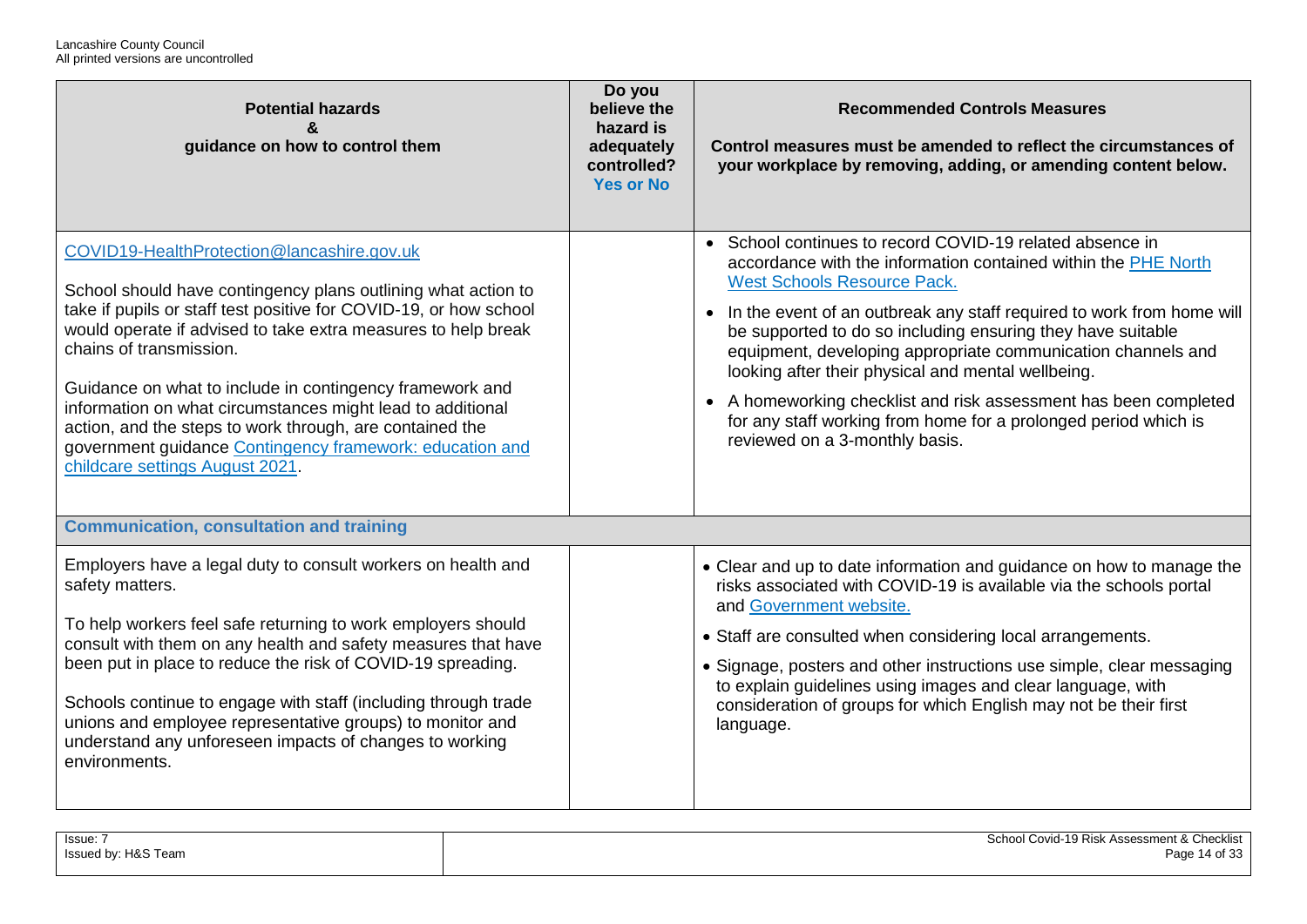| <b>Potential hazards</b><br>guidance on how to control them                                                                                                                                                                                                                                                                                                                                                                                                                                                                                                 | Do you<br>believe the<br>hazard is<br>adequately<br>controlled?<br><b>Yes or No</b> | <b>Recommended Controls Measures</b><br>Control measures must be amended to reflect the circumstances of<br>your workplace by removing, adding, or amending content below.                                                                                                                                                                                                                                                                                                                                                                                                                                                                                                                                                                                      |
|-------------------------------------------------------------------------------------------------------------------------------------------------------------------------------------------------------------------------------------------------------------------------------------------------------------------------------------------------------------------------------------------------------------------------------------------------------------------------------------------------------------------------------------------------------------|-------------------------------------------------------------------------------------|-----------------------------------------------------------------------------------------------------------------------------------------------------------------------------------------------------------------------------------------------------------------------------------------------------------------------------------------------------------------------------------------------------------------------------------------------------------------------------------------------------------------------------------------------------------------------------------------------------------------------------------------------------------------------------------------------------------------------------------------------------------------|
| <b>Stress &amp; Anxiety</b>                                                                                                                                                                                                                                                                                                                                                                                                                                                                                                                                 |                                                                                     |                                                                                                                                                                                                                                                                                                                                                                                                                                                                                                                                                                                                                                                                                                                                                                 |
| Mental health is important, especially during times of uncertainty.<br>The government has published guidance on the mental health<br>and wellbeing aspects of coronavirus (COVID-19).<br>The Department for Education is providing additional support for<br>both pupil and staff wellbeing in the current situation. Information<br>about the extra mental health support for pupils and teachers is<br>available.<br>The Education Support Partnership provides a free helpline for<br>school staff and targeted support for mental health and wellbeing. |                                                                                     | The Headteacher and other senior staff monitor working<br>$\bullet$<br>arrangements and offer support and advice where necessary.<br>A procedure is available for individuals to report concerns over<br>$\bullet$<br>breaches of school safe working policy/guidelines so that<br>intervention can occur.<br>A risk assessment addressing COVID-19 concerns for an employee<br>$\bullet$<br>has been completed for any member of staff raising concerns<br>about their safety or well-being and appropriate control<br>measures identified and implemented.<br>Staff are made aware of sources of information via the school portal<br>that will assist their wellbeing such as:<br><b>Employee Wellbeing</b><br><b>MIND</b> web site<br>H&S COVID-19 web page |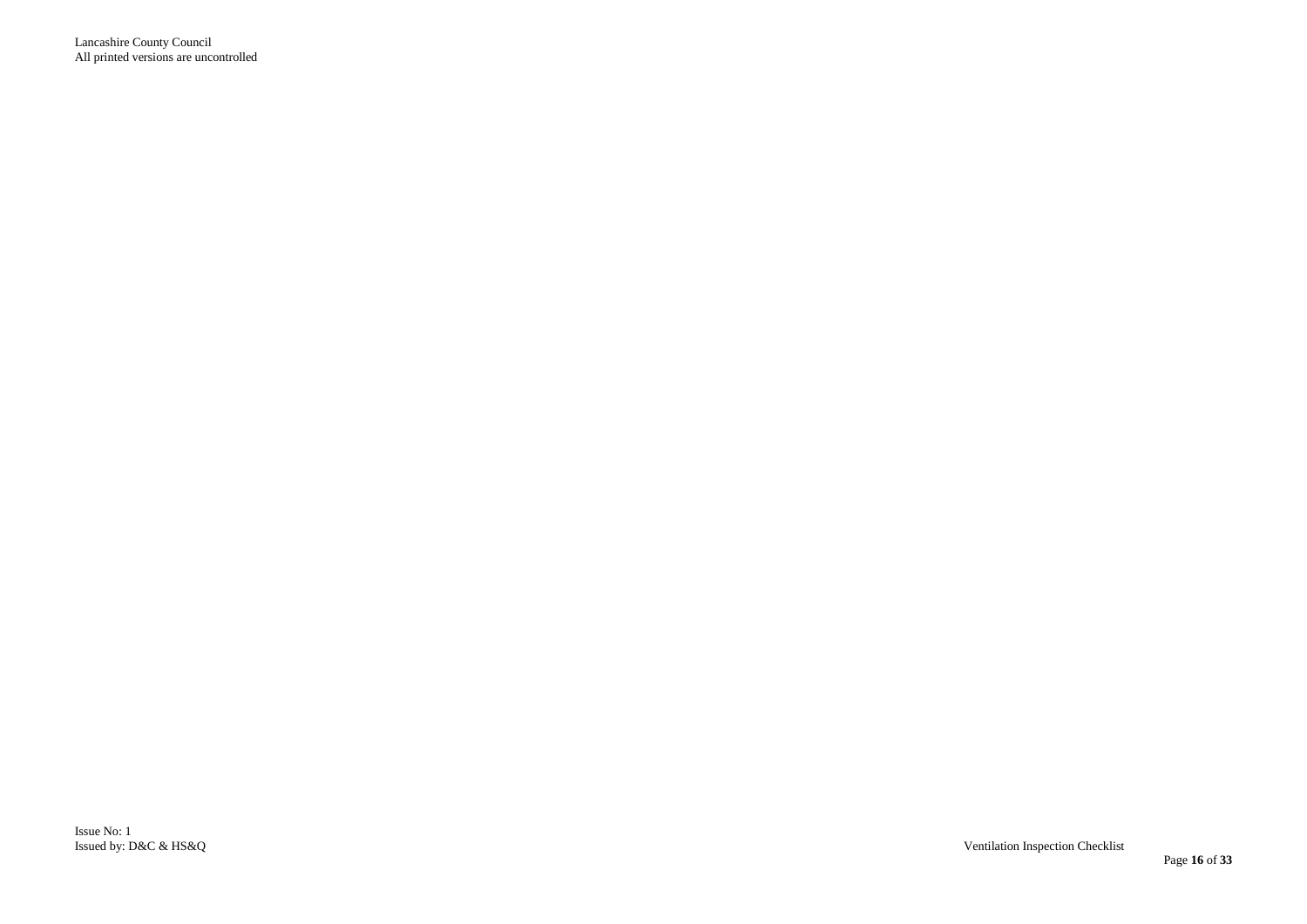## **ACTION PLAN - Further action / controls required**

| <b>Hazard</b> | <b>Action required</b> | Person(s) to<br>undertake action? | <b>Priority</b> | Projected<br>time scale | <b>Notes / comments</b> | <b>Date</b><br>completed |
|---------------|------------------------|-----------------------------------|-----------------|-------------------------|-------------------------|--------------------------|
|               |                        |                                   |                 |                         |                         |                          |
|               |                        |                                   |                 |                         |                         |                          |
|               |                        |                                   |                 |                         |                         |                          |
|               |                        |                                   |                 |                         |                         |                          |
|               |                        |                                   |                 |                         |                         |                          |
|               |                        |                                   |                 |                         |                         |                          |
|               |                        |                                   |                 |                         |                         |                          |
|               |                        |                                   |                 |                         |                         |                          |
|               |                        |                                   |                 |                         |                         |                          |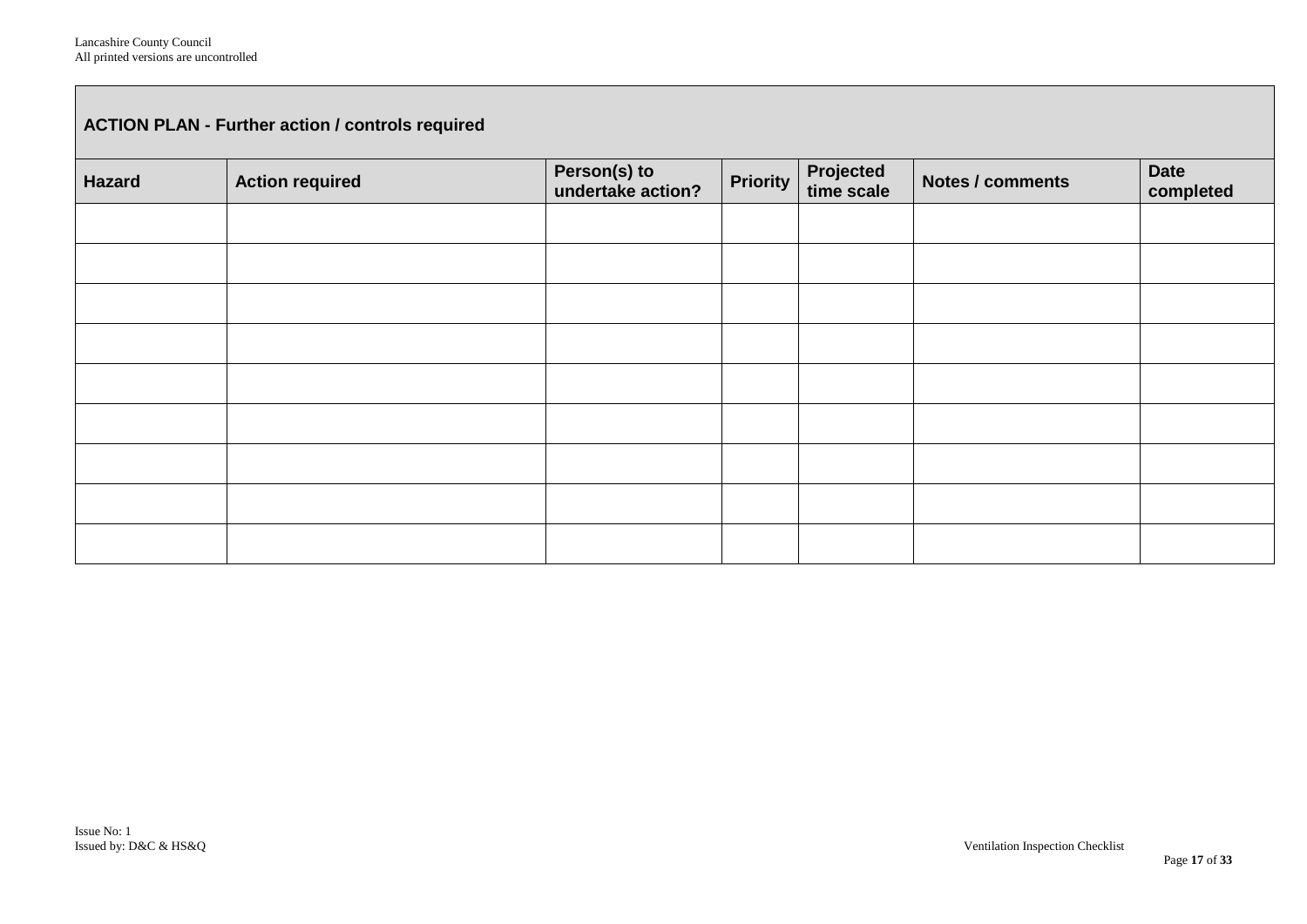| <b>Ventilation Inspection Checklist</b> |                                       |                                                              | <b>Lancashire</b><br>Council        |
|-----------------------------------------|---------------------------------------|--------------------------------------------------------------|-------------------------------------|
| <b>Premise/School</b>                   | Grimsargh St Michael's C of E Primary | Name of person(s)<br>undertaking the<br>inspection checklist | <b>Stuart Booth</b>                 |
| Date checklist<br>completed             | 3/09/21                               | <b>Review dates</b>                                          | When Government Guidance is updated |

This inspection checklist has been developed based on increasing evidence that ventilation is one of the key ways to reduce the spread of Coronavirus. It should be used in conjunction with the county councils guidance on simple steps to good ventilation available on the [intranet](https://clickweb.lancashire.gov.uk/viewdoc.asp?id=144414) and the [school portal](https://schoolsportal.lancsngfl.ac.uk/modules/clicksuite/clickweb/media/doc.asp?id=144414) and the premises local COVID-19 secure workplace risk assessment. Completion of the checklist requires consideration of **every** room within the building to identify and assess the suitability of the ventilation. To help you in this task, examples of ventilation types are provided at the end of this document.

Once completed the checklist should be reviewed twice a year to take account of the change in seasons or in the event of any changes/upgrades etc in ventilation systems. October and March are recommended as appropriate review dates.

A copy of the completed checklist should be retained with your building or COVID Secure Risk Assessment.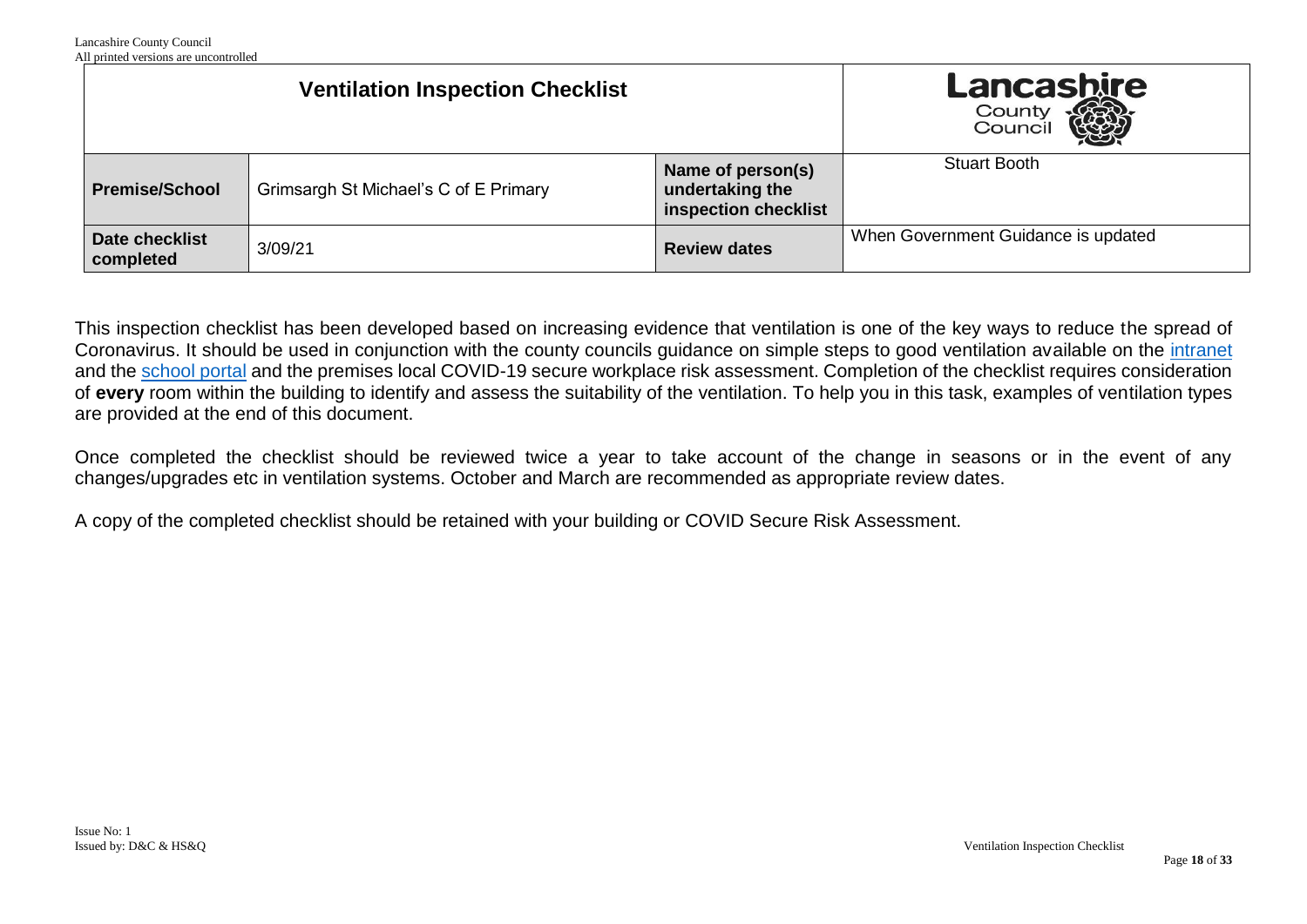## **Ventilation Types**

#### **Natural**

Air flow through openings such as doors (ideally external) and windows.

- Ensure windows are opened regularly to allow sufficient air flow, ideally leave them open a little throughout the day.
- Doors should be opened when possible to ensure sufficient air flow or to purge the air after periods of high occupancy.
- In each case please consider the security of the building.
- If the room has automated windows/vents, ensure the controls are set to operate during occupied hours.

### **Mechanical – air conditioning**

This type of ventilation may only condition the air and recirculate it within the same room. Such a system could be left to run, as this will prevent stagnation, but it may not be immediately obvious whether the system draws in fresh outside air to dilute any airborne pathogens. Premise Managers should consider the use of and access to the room and consult their Building Services Engineer or Appointed Building Consultant if they are unsure.

**Mechanical - supply and extract** 

Outside air drawn into ducting by fans and inside air extracted out by fans.

- Consider how this is controlled. E.g. switched on as and when needed, on a timer or on demand via CO<sub>2</sub> monitoring.
- For either type ensure it comes on an hour before occupancy at a nominal speed.
- $\bullet$  If it has a CO<sub>2</sub> monitor, ensure the set point has been lowered to operate the ventilation at to 400ppm.

## **Mechanical – extract only**

Commonly used for toilet blocks and wet rooms. This type of ventilation should be set to run continuously during opening hours.

### **Mechanical - heat recovery**

Extracts heat from indoor air to warm incoming outside air. Might recirculate a portion of the indoor air back into the room.

This type of ventilation is suitable for use, as long as it doesn't serve other rooms and there is the ability to increase the amount of outside air in the room.

## **Specialist localised exhaust ventilation**

This includes cooker hoods, local exhaust on workshop machinery and fume hoods.

Do not use specialist localised extract ventilation systems without some additional means of supplying fresh air such as ability to open windows.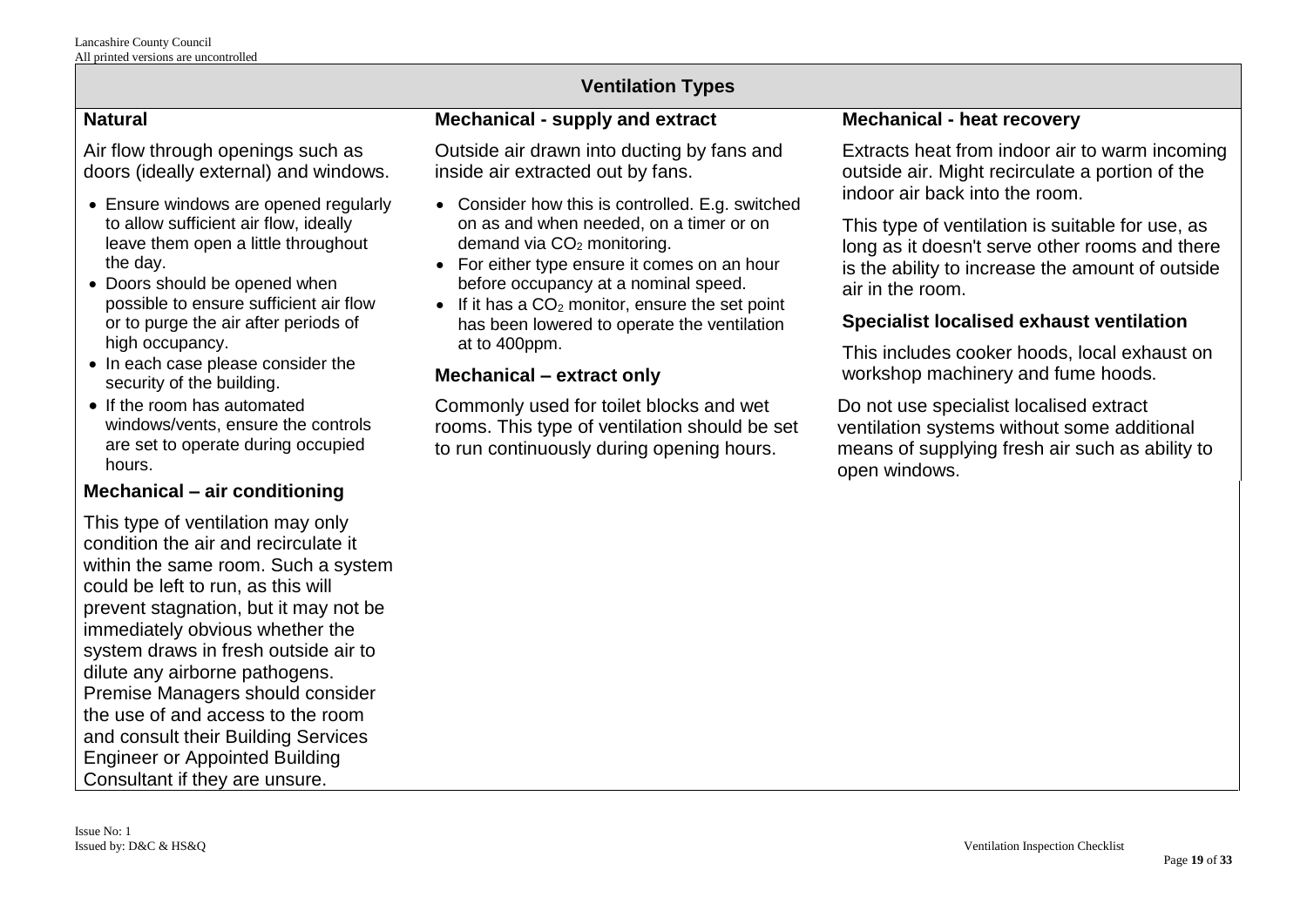## **Rooms with Sufficient Ventilation**

|                                                                                                                                                                                                                                                                                                                                                                                                                                                                                                                                                                                                                                         | List all rooms where there is an obvious and effective source of ventilation |                              |                      |                                                                                                                                                           |  |  |
|-----------------------------------------------------------------------------------------------------------------------------------------------------------------------------------------------------------------------------------------------------------------------------------------------------------------------------------------------------------------------------------------------------------------------------------------------------------------------------------------------------------------------------------------------------------------------------------------------------------------------------------------|------------------------------------------------------------------------------|------------------------------|----------------------|-----------------------------------------------------------------------------------------------------------------------------------------------------------|--|--|
| Identify the type of ventilation in each room, if there is more                                                                                                                                                                                                                                                                                                                                                                                                                                                                                                                                                                         | including corridors and stairways and identify the ventilation type          |                              |                      |                                                                                                                                                           |  |  |
| than 1 type, identify each:                                                                                                                                                                                                                                                                                                                                                                                                                                                                                                                                                                                                             | Room No.                                                                     | <b>Ventilation Type</b>      | Transfer/            | Comments                                                                                                                                                  |  |  |
|                                                                                                                                                                                                                                                                                                                                                                                                                                                                                                                                                                                                                                         |                                                                              |                              | <b>Recirculation</b> |                                                                                                                                                           |  |  |
| Natural (N)                                                                                                                                                                                                                                                                                                                                                                                                                                                                                                                                                                                                                             |                                                                              |                              | of air?              |                                                                                                                                                           |  |  |
| Mechanical - supply and extract (MSE)                                                                                                                                                                                                                                                                                                                                                                                                                                                                                                                                                                                                   |                                                                              |                              | Yes/No               |                                                                                                                                                           |  |  |
| Mechanical - heat recovery (MHR)                                                                                                                                                                                                                                                                                                                                                                                                                                                                                                                                                                                                        | Hall                                                                         | <b>Natural</b>               | <b>No</b>            |                                                                                                                                                           |  |  |
| Mechanical – extract only (MEO)<br>Mechanical – air conditioning (drawing in outside air) (MAC)                                                                                                                                                                                                                                                                                                                                                                                                                                                                                                                                         | HT Office                                                                    | Natural                      | <b>No</b>            |                                                                                                                                                           |  |  |
| Specialist localised exhaust ventilation (SLEV)                                                                                                                                                                                                                                                                                                                                                                                                                                                                                                                                                                                         | Office                                                                       | Natural                      | <b>No</b>            |                                                                                                                                                           |  |  |
| No ventilation (NV)                                                                                                                                                                                                                                                                                                                                                                                                                                                                                                                                                                                                                     | Entrance                                                                     | Natural                      | <b>No</b>            |                                                                                                                                                           |  |  |
| Not known (NK)                                                                                                                                                                                                                                                                                                                                                                                                                                                                                                                                                                                                                          | Corridors                                                                    | Natural                      | <b>No</b>            |                                                                                                                                                           |  |  |
|                                                                                                                                                                                                                                                                                                                                                                                                                                                                                                                                                                                                                                         | Classrooms                                                                   | Natural                      | <b>No</b>            |                                                                                                                                                           |  |  |
| <b>Determining sufficient Ventilation</b><br>For rooms with mechanical or air con systems:<br>There must be no recirculation or transfer of air between one<br>room to another.                                                                                                                                                                                                                                                                                                                                                                                                                                                         | IT suite                                                                     | Mechanical                   | Yes                  | Air conditioning.<br>Room is fairly large. Limited to<br>approximately 15 children.<br>Outside air to supply from<br>open windows in adjacent<br>corridor |  |  |
| Indicators of insufficient ventilation:                                                                                                                                                                                                                                                                                                                                                                                                                                                                                                                                                                                                 | Staffroom                                                                    | <b>Natural</b>               | <b>No</b>            |                                                                                                                                                           |  |  |
| Room feels stuffy or has a lingering odour.<br>$\bullet$<br>Room is small with limited outside air supply.<br>$\bullet$<br>Room is landlocked with only internal doors and no<br>$\bullet$<br>external windows/grills/vents.<br>When determining if the ventilation is sufficient, consider<br>what the rooms are used for and by whom.<br>More ventilation is recommended in rooms where there is/are:<br>physical activity.<br>$\bullet$<br>raised voices including singing.<br>$\bullet$<br>vulnerable people including the elderly.<br>members of the public.<br>inability to maintain other measures such as social<br>distancing. | <b>KS2 library</b>                                                           | Natural                      | <b>No</b>            | No external doors. Outside air<br>supply from open windows in 3<br>adjacent classrooms and<br>corridor                                                    |  |  |
|                                                                                                                                                                                                                                                                                                                                                                                                                                                                                                                                                                                                                                         | <b>KS1 library</b>                                                           | Natural                      | <b>No</b>            | No external doors. Outside air<br>supply from open windows in 2<br>adjacent classrooms and<br>corridor.                                                   |  |  |
|                                                                                                                                                                                                                                                                                                                                                                                                                                                                                                                                                                                                                                         | Photocopier<br>room                                                          | <b>Natural</b>               | <b>No</b>            |                                                                                                                                                           |  |  |
|                                                                                                                                                                                                                                                                                                                                                                                                                                                                                                                                                                                                                                         | <b>Nurture</b><br>room                                                       | <b>Natural</b>               | <b>No</b>            |                                                                                                                                                           |  |  |
|                                                                                                                                                                                                                                                                                                                                                                                                                                                                                                                                                                                                                                         | <b>Toilets</b><br>(child)                                                    | Mechanical<br>(extract only) | Yes                  | Not occupied for longer than a<br>few minutes                                                                                                             |  |  |
| regular changes in occupancy.                                                                                                                                                                                                                                                                                                                                                                                                                                                                                                                                                                                                           | <b>Toilets</b><br>(child)                                                    | <b>Natural</b><br>Mechanical | <b>No</b>            | Some have windows direct to<br>outside.                                                                                                                   |  |  |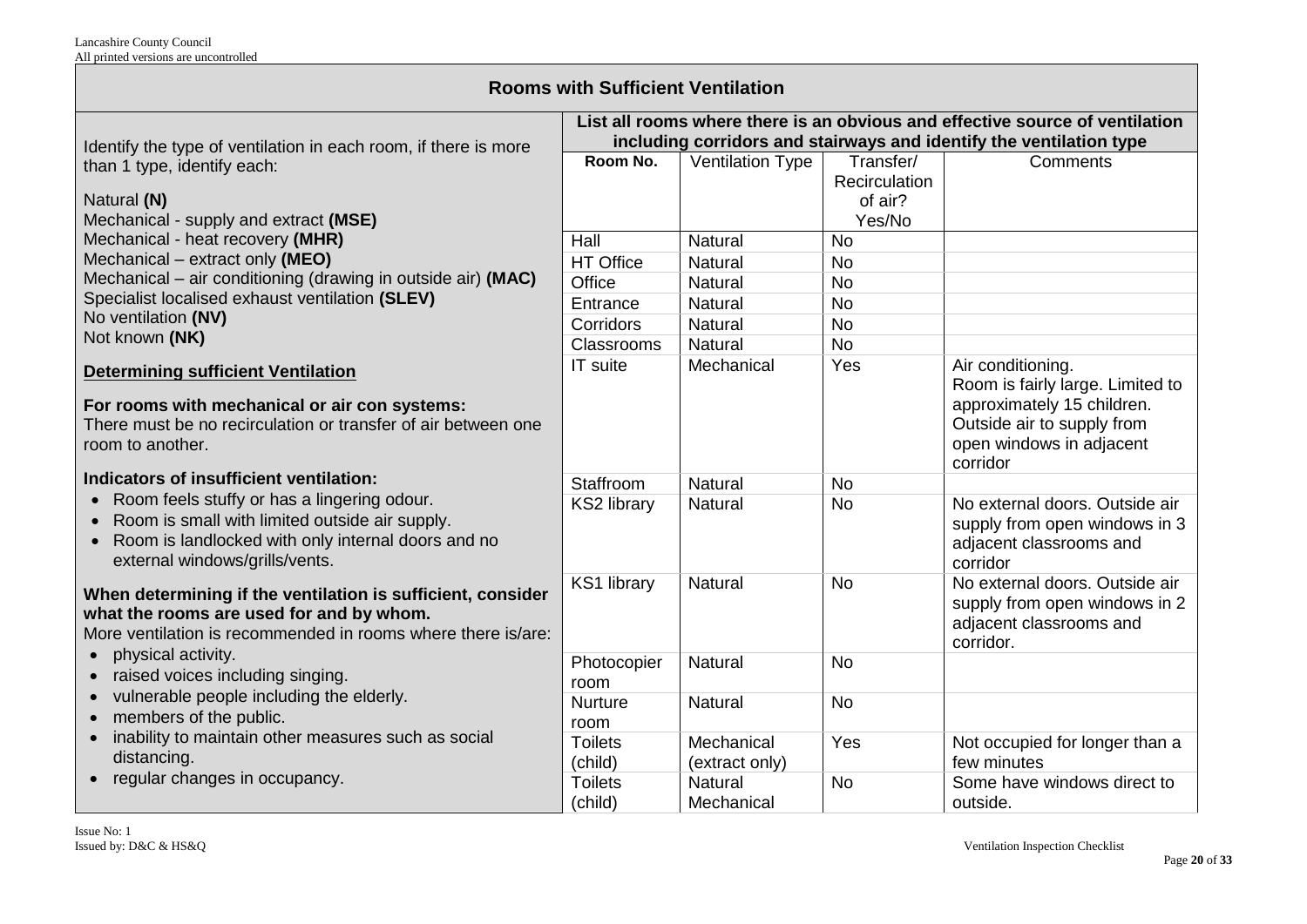|                           |                                         |           | Some have windows that open<br>onto corridors that receive a<br>natural air supply |
|---------------------------|-----------------------------------------|-----------|------------------------------------------------------------------------------------|
| <b>Toilets</b><br>(adult) | Natural<br>Mechanical<br>(extract only) | <b>No</b> | Small vents allow a natural air<br>supply                                          |
| Kitchen                   | Natural                                 | <b>No</b> |                                                                                    |
|                           |                                         |           |                                                                                    |
|                           |                                         |           |                                                                                    |
|                           |                                         |           |                                                                                    |
|                           |                                         |           |                                                                                    |
|                           |                                         |           |                                                                                    |
|                           |                                         |           |                                                                                    |
|                           |                                         |           |                                                                                    |
|                           |                                         |           |                                                                                    |
|                           |                                         |           |                                                                                    |
|                           |                                         |           |                                                                                    |
|                           |                                         |           |                                                                                    |

| Rooms with Insufficient or No Ventilation                                                                                                                                                                                                                               |                                                                      |                                                                                                                                                                                                                                 |  |
|-------------------------------------------------------------------------------------------------------------------------------------------------------------------------------------------------------------------------------------------------------------------------|----------------------------------------------------------------------|---------------------------------------------------------------------------------------------------------------------------------------------------------------------------------------------------------------------------------|--|
|                                                                                                                                                                                                                                                                         | List all rooms<br>with insufficient<br>or no ventilation<br>Room No. | <b>Comments</b>                                                                                                                                                                                                                 |  |
| Indicators of insufficient ventilation:<br>Room feels stuffy or has a lingering odour.<br>$\bullet$<br>Room is small with limited outside air supply.<br>$\bullet$<br>Room is landlocked with only internal doors and no<br>$\bullet$<br>external windows/grills/vents. | Leadership office                                                    | Occupied mainly by 1 member of staff but not full-time. One<br>afternoon each week, possibility of 2 members of staff.<br>Natural air supply but through the KS2 library which<br>receives air supply from adjacent classrooms. |  |
|                                                                                                                                                                                                                                                                         | KS2 cloakroom<br>area                                                | Used for very short periods of time as walkway into<br>leadership office, IT suite and KS2 cloakroom. Never<br>occupied for longer than minutes                                                                                 |  |
| Consider what the rooms will be used for and by who.<br>More ventilation is recommended in rooms where there is:<br>physical activity.<br>$\bullet$                                                                                                                     | KS2 cloakroom                                                        | Used for very short periods of time. Children from one class<br>use to store bags.                                                                                                                                              |  |
|                                                                                                                                                                                                                                                                         | KS1 resource room                                                    | Used for very short periods of time to collect and return<br>items.                                                                                                                                                             |  |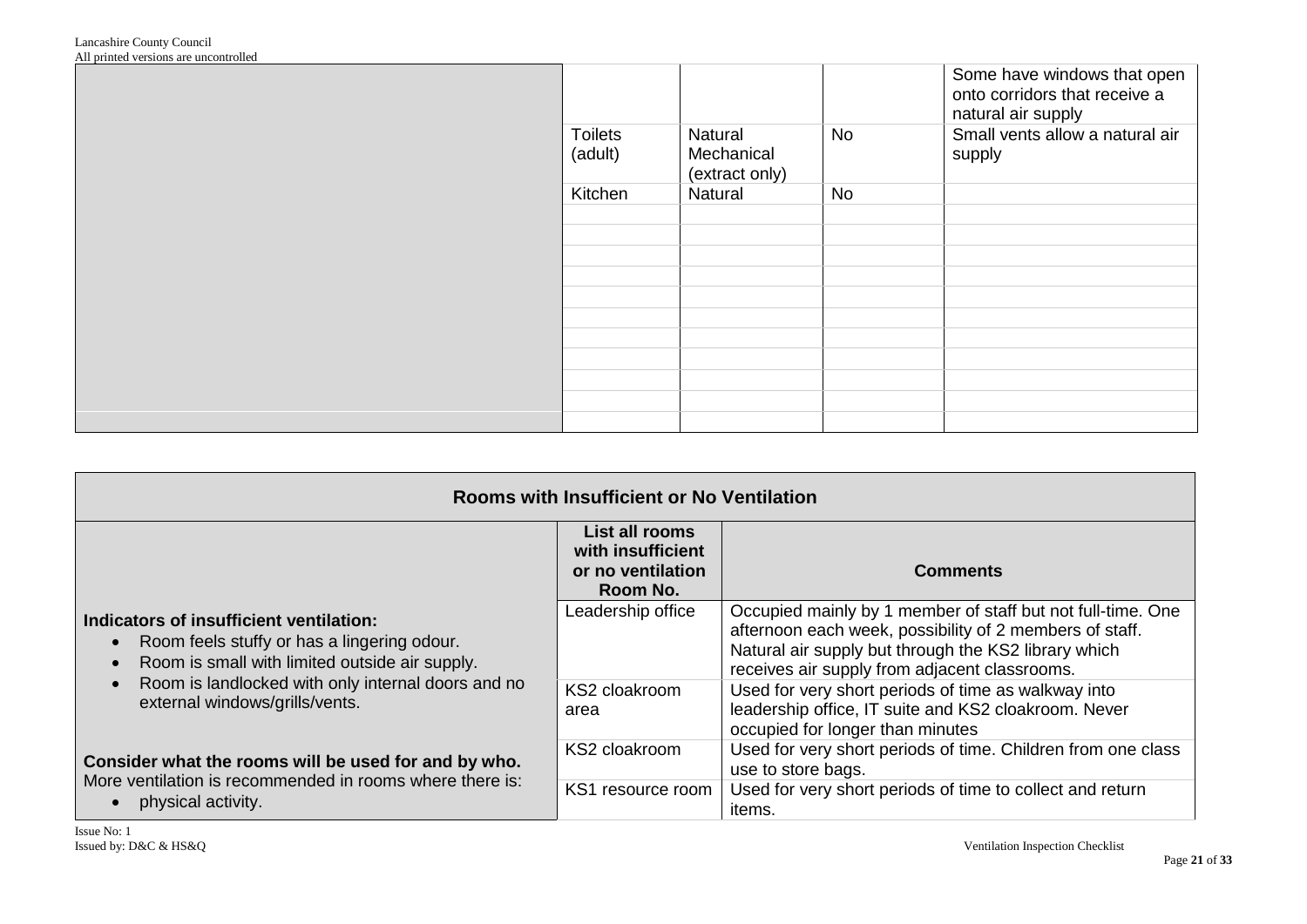| a printed versions are uncontrolled<br>raised voices including singing.<br>$\bullet$<br>vulnerable people including the elderly.<br>members of the public. | Peace pod | Not occupied often and not for prolonged periods. When<br>occupied, mainly by 1 child. Natural air supply from open<br>windows in adjacent corridor. |
|------------------------------------------------------------------------------------------------------------------------------------------------------------|-----------|------------------------------------------------------------------------------------------------------------------------------------------------------|
| regular changes in occupancy.                                                                                                                              |           |                                                                                                                                                      |
| inability to maintain other measures such as social                                                                                                        |           |                                                                                                                                                      |
| distancing.                                                                                                                                                |           |                                                                                                                                                      |
|                                                                                                                                                            |           |                                                                                                                                                      |
|                                                                                                                                                            |           |                                                                                                                                                      |
|                                                                                                                                                            |           |                                                                                                                                                      |
|                                                                                                                                                            |           |                                                                                                                                                      |
|                                                                                                                                                            |           |                                                                                                                                                      |
|                                                                                                                                                            |           |                                                                                                                                                      |
|                                                                                                                                                            |           |                                                                                                                                                      |
|                                                                                                                                                            |           |                                                                                                                                                      |
|                                                                                                                                                            |           |                                                                                                                                                      |
|                                                                                                                                                            |           |                                                                                                                                                      |
|                                                                                                                                                            |           |                                                                                                                                                      |
|                                                                                                                                                            |           |                                                                                                                                                      |
|                                                                                                                                                            |           |                                                                                                                                                      |
|                                                                                                                                                            |           |                                                                                                                                                      |
|                                                                                                                                                            |           |                                                                                                                                                      |
|                                                                                                                                                            |           |                                                                                                                                                      |
|                                                                                                                                                            |           |                                                                                                                                                      |
|                                                                                                                                                            |           |                                                                                                                                                      |
|                                                                                                                                                            |           |                                                                                                                                                      |

### **Actions/Control Measures to Consider**

You need to do all you can to ensure there is sufficient ventilation in each room within your building. The following provides examples of simple measures that can be taken to increase the ventilation in each room. Any control measures should also be documented in your building/COVID secure risk assessment.

Where necessary prohibit use of any rooms until further action is taken to improve ventilation.

If you have a CO<sub>2</sub> monitor, check levels of CO<sub>2</sub> in areas suspected of having poor ventilation. Where levels are consistently measured at more than 1500ppm, this is an indicator of poor ventilation and action is required to improve natural ventilation in the area. Your Building Services Engineer or Appointed Building Consultant will be able to advise on any action required or advise on the purchase of CO<sub>2</sub> monitors.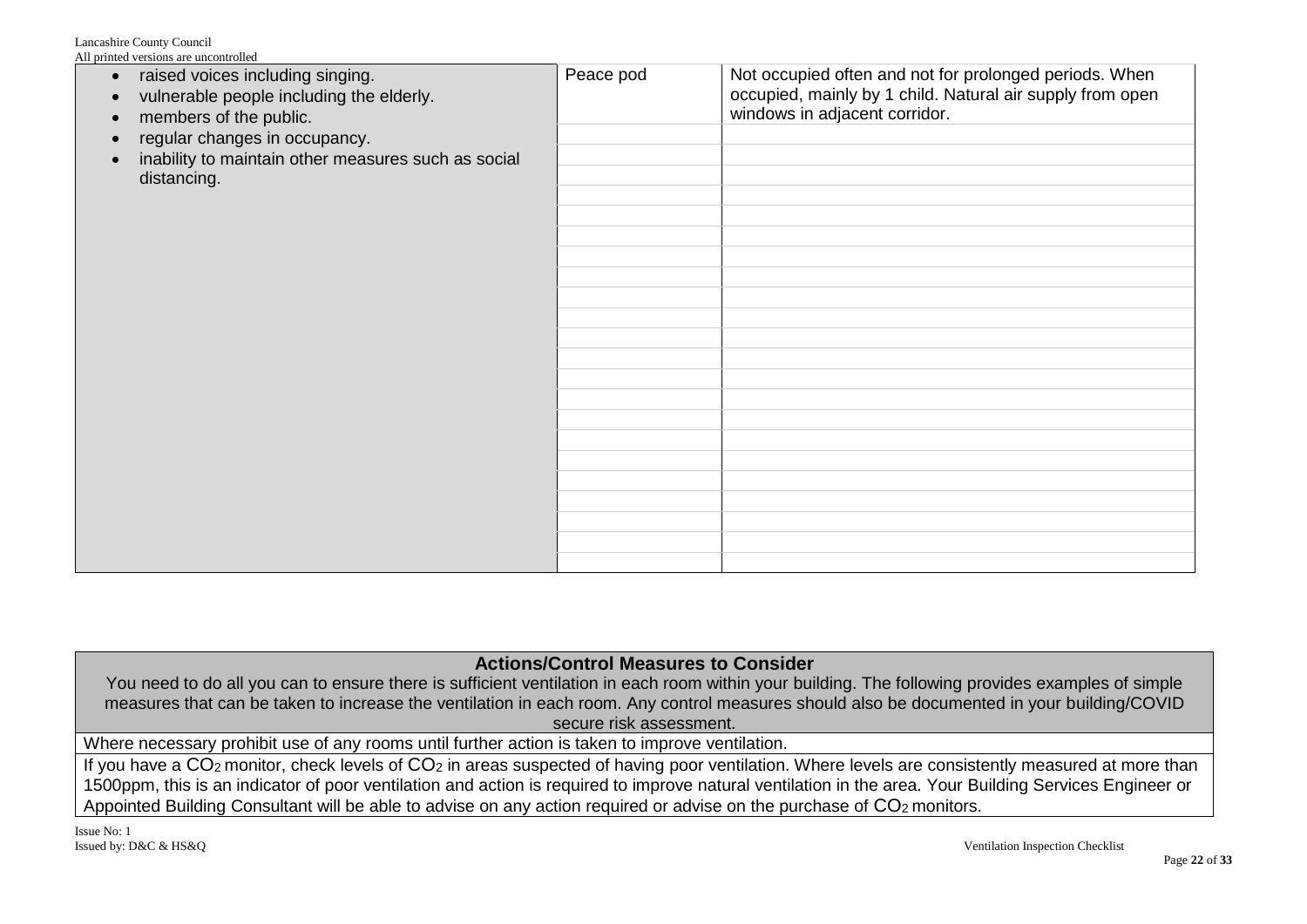Turn off ventilation systems where they recirculate indoor air from one room/area to another.

Set mechanical ventilation to come on an hour before occupancy and an hour after or CO<sub>2</sub> setpoint lowered to 400ppm.

Restrict room occupancy in small rooms with limited outside air supply.

Increase supply of outside air in stuffy rooms or those with lingering odours.

Open windows along stairs and corridors. Ensure you maintain fire safety and security measures.

Increase natural ventilation rates without compromising thermal comfort by carrying out intermittent airing of the room/space and partial window opening.

Open windows and vents frequently taking account of security and any hazards to people walking outside by an open window.

Open windows at least 15 minutes prior to room occupation.

In cooler weather open windows on vents to reduce loss of heat but to maintain air flow.

In cooler weather open high level windows in preference to those lower down to reduce draughts whilst maintaining air circulation.

Relocate room occupants away from open windows/draughts.

Consider whether internal doors need to be closed to prevent recirculation of air from one room/area to another, or whether internal doors need to be open to increase the total volume flow rate of outside air. This will depend on the layout of the building. Take care not to compromise fire safety measures and security measures.

Wherever the opening an external door to provide a source of ventilation to a room could compromise safeguarding and fire safety, Premise Managers are required to consider the continuing use of the room. If use of the room is essential, do not compromise safety, seek guidance from your Building Services Engineer or Appointed Building Consultant.

Inform staff of the measures in place and the importance of maintaining them.

Review locking up procedures to ensure all windows are closed at the end of the day.

Fan convection heaters can be used **if** a suitable supply of outdoor air is available to dilute levels of airborne pathogens.

If external doors are opened for ventilation, ensure this does not compromise security or safeguarding.

Restrictors should not be removed from windows unless a separate risk assessment is completed to consider other risks such as falls from height or people walking into open windows on the ground floor and security etc.

Desk, ceiling or foot stand fans should not be used in poorly ventilated areas.

Fans may be used only in rooms with a good source of outside air as they can help circulate air flow and prevent stagnation. Where fans are used, they must be cleaned on a regular basis.

If Premise Managers are unsure of the type of ventilation systems installed they can seek technical guidance from their Building Services Engineer, or contact [duty.engineer@lancashire.gov.uk.](mailto:duty.engineer@lancashire.gov.uk) Premise Managers who do not buy into the LCC Design & Construction Property Maintenance Service Level Agreement, retain the statutory responsibility to appoint a suitably skilled, trained, qualified and insured responsible person and are advised to seek their professional advice on this matter.

The HS&Q Team may be able to offer support in completing the checklist as part of your health and safety SLA visit. Please contact your nominated Health & Safety Officer or email [health.safety@lancashire.gov.uk](mailto:health.safety@lancashire.gov.uk) to discuss.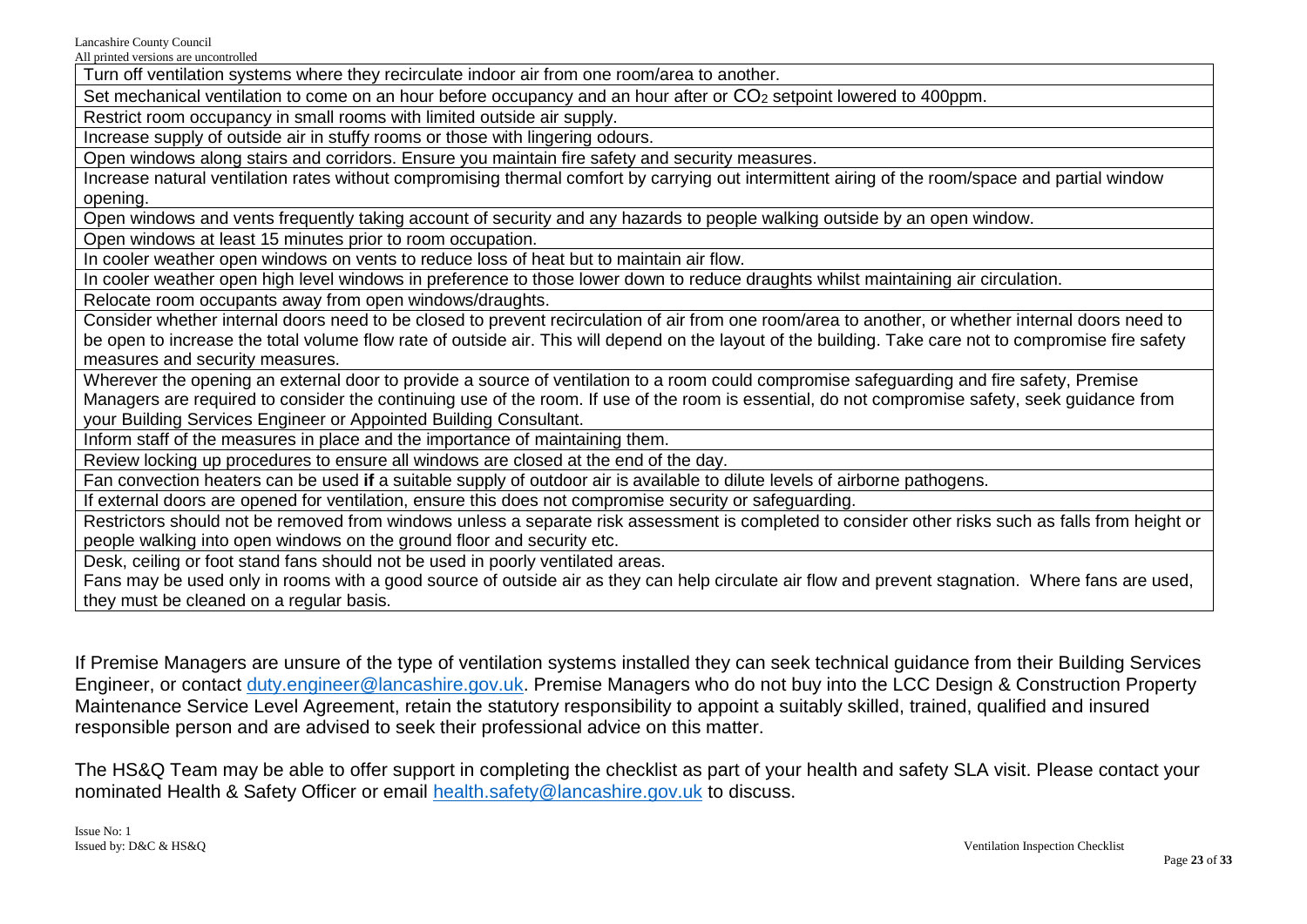The following section should be used to identify any action required.

| Room/Area/Zone                                                                                     | Level of risk<br><b>High/Medium/Low</b> | <b>Action required</b>                                                                  | By whom and<br>timescale | <b>Completed</b> |
|----------------------------------------------------------------------------------------------------|-----------------------------------------|-----------------------------------------------------------------------------------------|--------------------------|------------------|
| All rooms with<br>insufficient or no<br>ventilation to have<br>a $CO2$ monitor to<br>check levels. | Medium                                  | Use CO <sub>2</sub> monitors- check the levels of CO <sub>2</sub> for poor ventilation. | HT                       | Yes              |
|                                                                                                    |                                         |                                                                                         |                          |                  |
|                                                                                                    |                                         |                                                                                         |                          |                  |
|                                                                                                    |                                         |                                                                                         |                          |                  |
|                                                                                                    |                                         |                                                                                         |                          |                  |
|                                                                                                    |                                         |                                                                                         |                          |                  |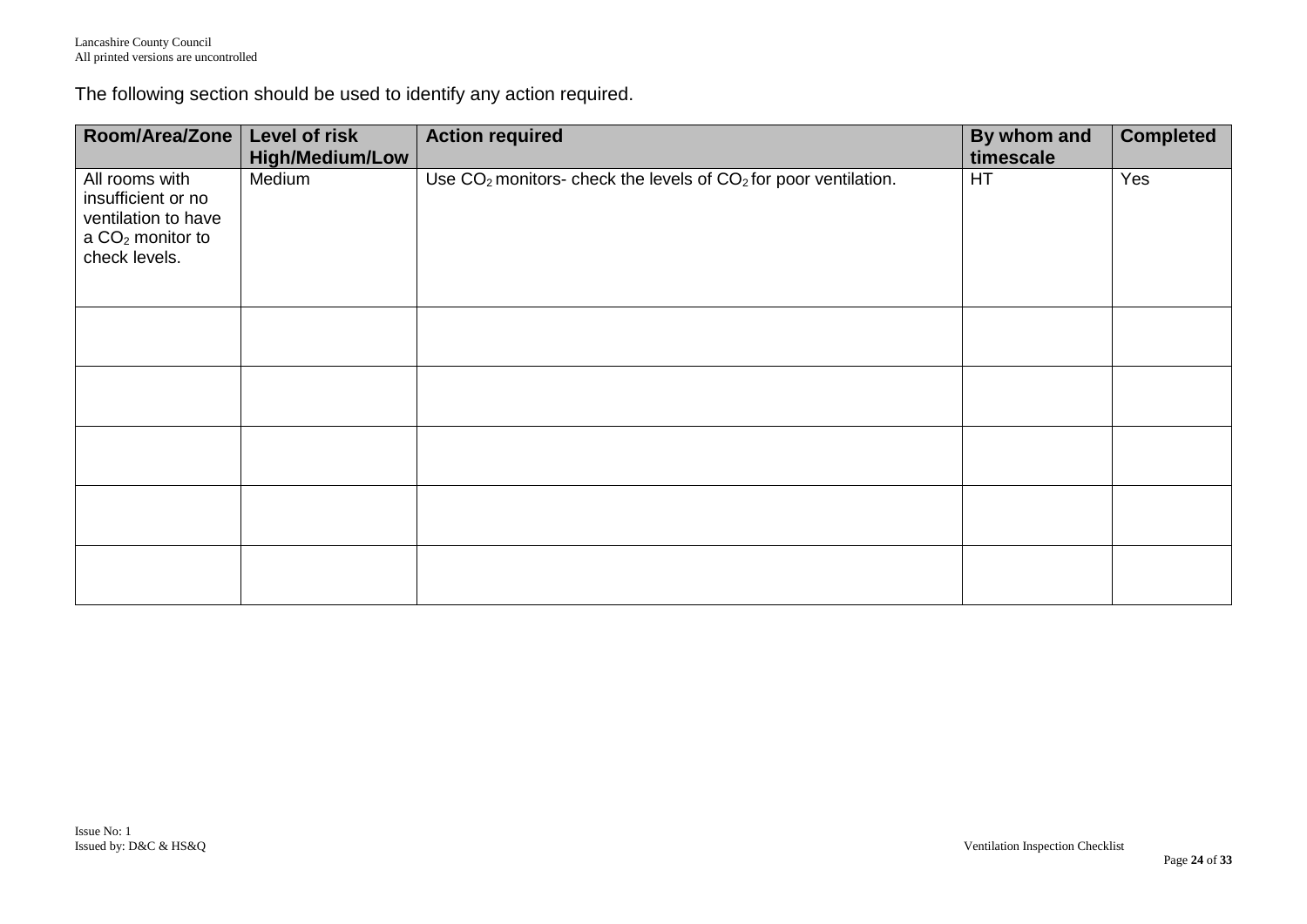## **Examples - for reference only**

# **Natural Ventilation (N)**



Single sided ventilation – via opening window, drawing air in by natural convection currents. This air will typically mix with warm air rising from radiators, etc.



Cross Ventilation, could also draw fresh air from a central corridor or atrium. See Mechanical Supply Only below.

| Issue No: 7         | School Covid-19 Risk Assessment & Checklist |
|---------------------|---------------------------------------------|
| Issued by: H&S Team | Page 25 of 33                               |
|                     |                                             |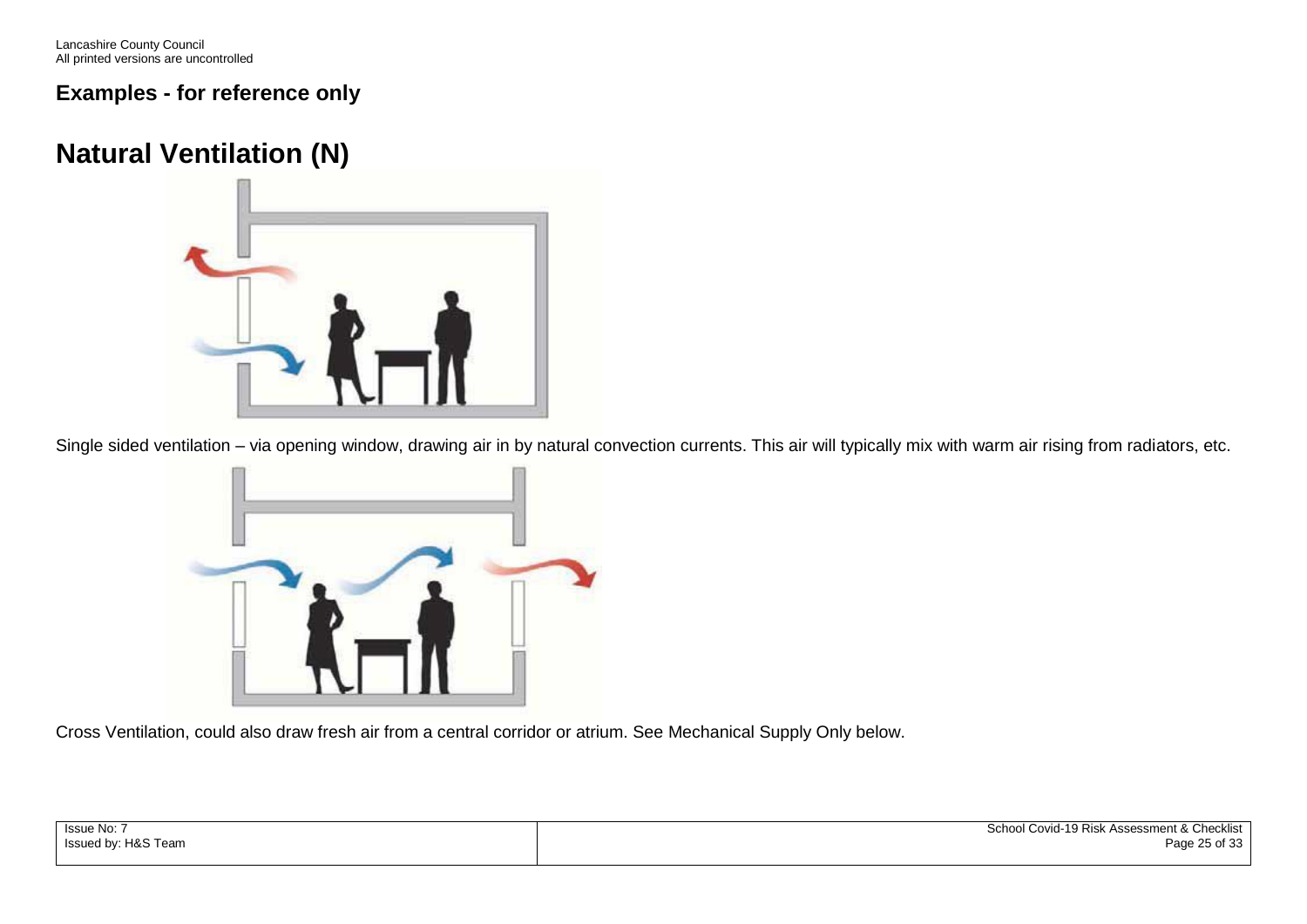Lancashire County Council All printed versions are uncontrolled



Passive Ventilation, such as "Windcatcher" on the left and "Stack" effect on the right, use a combination of natural convection and wind speed to draw fresh air in. They can also incorporate supply fans, to supplement supply air when wind direction or strength fluctuates and typically include external weather sensing, and automated controls.

"As Installed Records" and Service Records should be reviewed to identify the type of system in use

| Issue No: .         | اد Covid-19 Risk Assessment & Checklist<br>School ( |
|---------------------|-----------------------------------------------------|
| Issued by: H&S Team | Page 26 of 33                                       |
|                     |                                                     |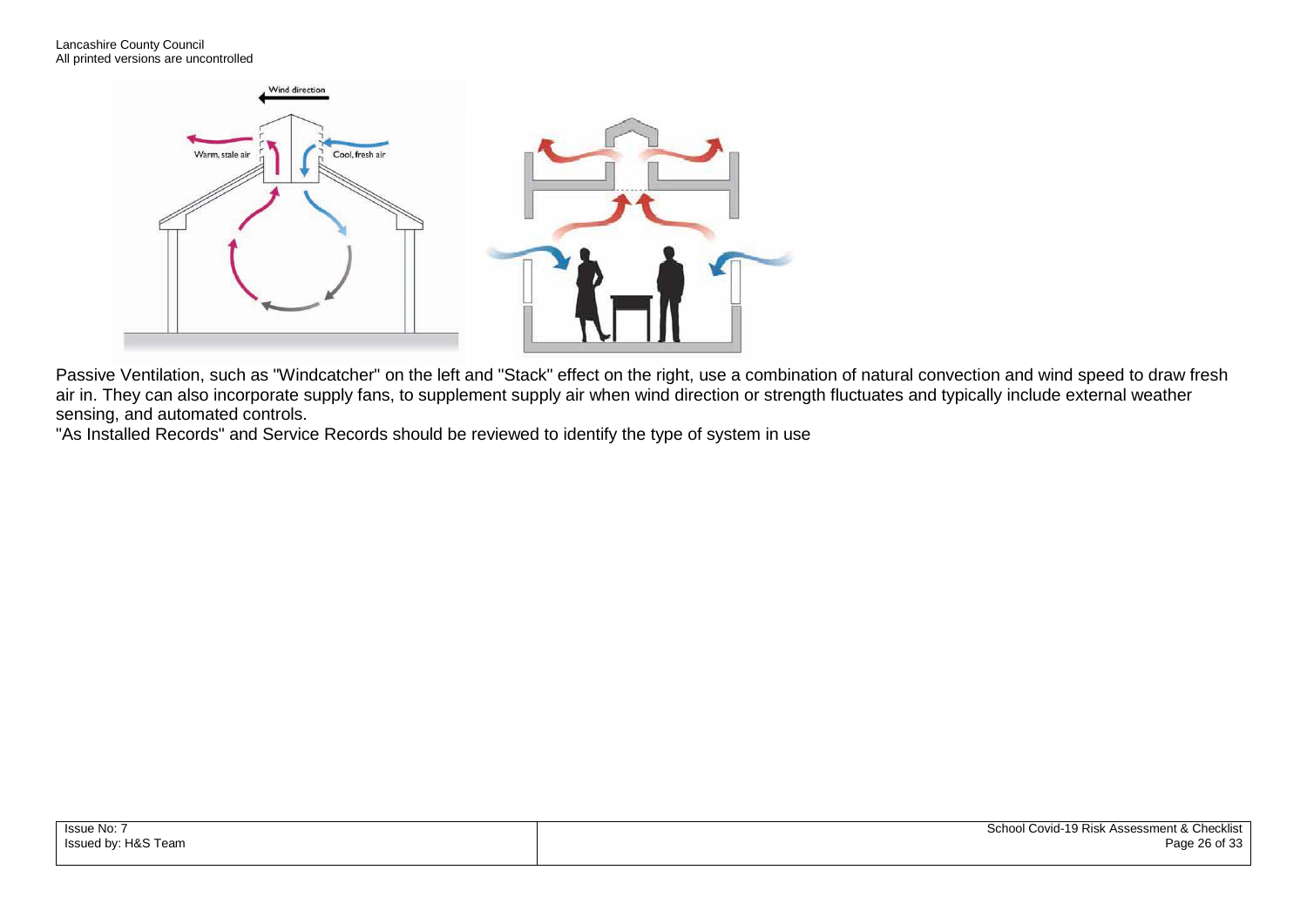## Typical Window Styles

Issue No: 7

Issued by: H&S Team

| <b>Bottom-hung inward opening fanlight</b>                                                                                                                                                                                                                                                                                                                                           | <b>Centre pivot</b>                                                                                                                                                                                                                                                                                                                                                                                   |
|--------------------------------------------------------------------------------------------------------------------------------------------------------------------------------------------------------------------------------------------------------------------------------------------------------------------------------------------------------------------------------------|-------------------------------------------------------------------------------------------------------------------------------------------------------------------------------------------------------------------------------------------------------------------------------------------------------------------------------------------------------------------------------------------------------|
| Air flow<br>$\odot$<br>$_{\odot}$<br>$\odot$<br>$\odot$<br>Ventilation control<br>$\odot$<br>$\odot$<br>$\odot$ $\odot$<br>Weather protection<br>$\odot$ $\odot$<br>$\odot$ $\odot$<br>Night ventilation<br>Medium<br><b>Relative cost</b><br><b>BMS</b> controllable<br>Yes<br>May obstruct blinds. Good sound<br>control.                                                          | Air flow<br>$\circledcirc$ $\circledcirc$<br>$\odot$<br>$\odot$<br>Ventilation control<br>$\odot$<br>$\circledcirc$<br>$\odot$<br>Weather protection<br>$\odot$ $\odot$<br>$\odot$<br>Night ventilation<br><b>Relative cost</b><br>Medium<br>Yes<br><b>BMS</b> controllable<br>May obstruct blinds preventing adequate<br>glare control for users of computer<br>screens. Can reflect external noise. |
| Upper fanlight and outward opening casement                                                                                                                                                                                                                                                                                                                                          | <b>Tilt and turn</b>                                                                                                                                                                                                                                                                                                                                                                                  |
| Air flow<br>$\odot$<br>$\odot$<br>$\odot$<br>$\odot$<br>$\odot$<br>$\odot$<br>$_{\odot}$<br>Ventilation control<br>$\odot$<br>$\odot$<br>$\odot$<br>$\odot$<br>Weather protection<br>$\odot$ $\odot$<br>$\odot$<br>$\odot$<br>Night ventilation<br><b>Relative cost</b><br>High<br>Yes<br><b>BMS</b> controllable<br>Upper fanlight can be motorised. Good<br>all round performance. | Air flow<br>$_{\odot}$<br>$\odot$<br>$\odot$<br>$\odot$<br>$\odot$<br>$\odot$<br>Ventilation control<br>$\odot$<br>$\odot$<br>$\odot$<br>Weather protection<br>$\odot$<br>$\odot$<br>Night ventilation<br><b>Relative cost</b><br>High<br>Yes*<br><b>BMS</b> controllable<br>*BMS controllable in one plane only.<br>Complex.                                                                         |
| Top-hung outward opening casement                                                                                                                                                                                                                                                                                                                                                    | <b>Horizontal sliding sash</b>                                                                                                                                                                                                                                                                                                                                                                        |
| $\odot$ $\odot$ $\odot$<br>Air flow<br>$\odot$<br>$_{\odot}$<br>Ventilation control<br>O O O<br>$\odot$<br>Weather protection<br>$\circledcirc$<br>Night ventilation<br>Medium<br><b>Relative cost</b><br>Yes<br><b>BMS</b> controllable<br>Can reflect noise into room. Secure<br>night vent. May need a governor to<br>restrict opening.                                           | Air flow<br>$\odot$<br>$\odot$ $\odot$<br>$\odot$<br>Ventilation control<br>$\odot$<br>$\odot$<br>$\odot$<br>Weather protection<br>$\odot$<br>$\odot$<br>Night ventilation<br>$\odot$<br><b>Relative cost</b><br>Low<br>Yes<br><b>BMS</b> controllable<br>No obstruction of internal blinds. Tall<br>openings enable localised stack effect.                                                          |
| <b>Side-hung casement</b>                                                                                                                                                                                                                                                                                                                                                            | <b>Vertical double sash</b>                                                                                                                                                                                                                                                                                                                                                                           |
| Air flow<br>$\circledcirc$<br>$\odot$<br>$\odot$<br>Ventilation control<br>$\odot$<br>$\odot$<br>$\odot$<br>Weather protection<br>$\odot$<br>Night ventilation<br>Relative cost<br>Medium<br>Yes<br><b>BMS</b> controllable<br>Poor security when open.                                                                                                                              | $\circledcirc \circledcirc \circ$<br>Air flow<br>$\circledcirc$<br>$\odot$<br>Ventilation control<br>$\odot$<br>$\odot$<br>Weather protection<br>$\odot$<br>$\odot$<br>Night ventilation<br>Low<br><b>Relative cost</b><br>Yes<br><b>BMS</b> controllable                                                                                                                                             |
| Rain can enter.                                                                                                                                                                                                                                                                                                                                                                      | No obstruction of internal blinds.<br>Localised stack effect.                                                                                                                                                                                                                                                                                                                                         |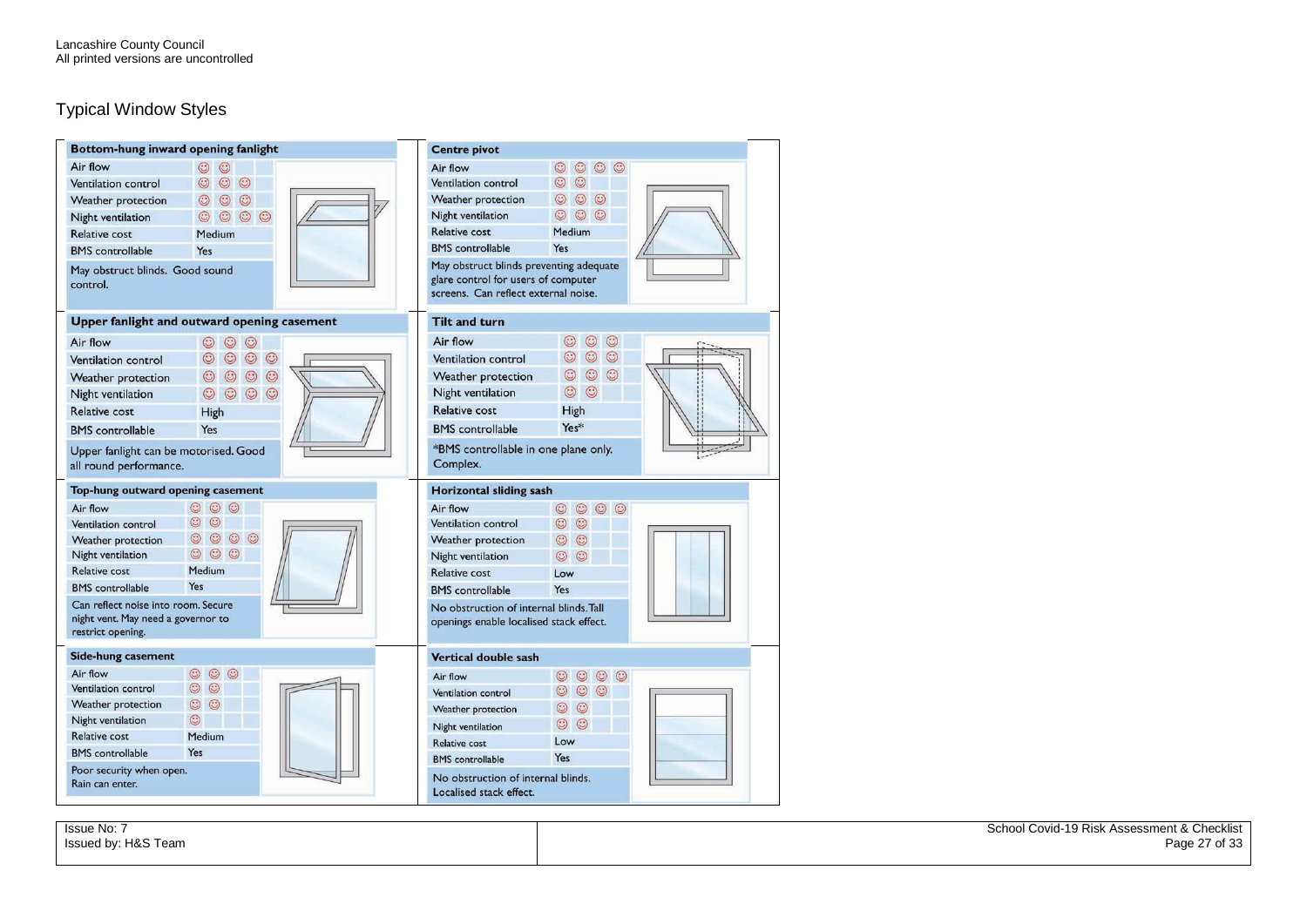| Issue No: 7         | School Covid-19 Risk Assessment & Checklist |
|---------------------|---------------------------------------------|
| Issued by: H&S Team | Page 28 of 33                               |
|                     |                                             |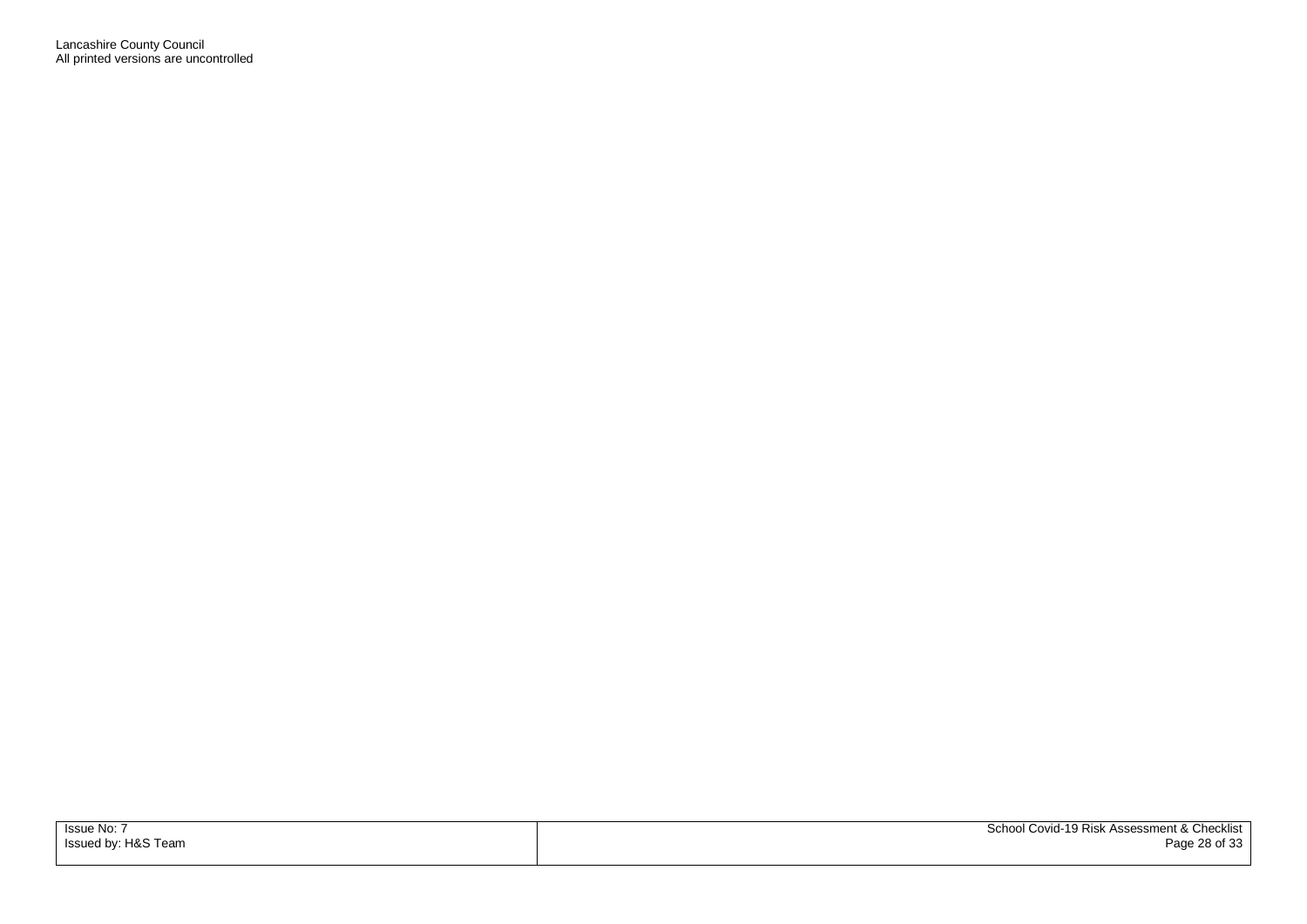## **Mechanical Ventilation**

Some mechanical systems can be concealed with the building fabric, ceiling spaces etc, but there will be elements on show

**Mechanical – Extract only (MEO)** – typically used in kitchens, bathrooms/toilets, sluice rooms, etc., and reliant on windows, doors, etc being open, or having been fitted with transfer grilles, should security be an issue. Typical examples, a wall mounted fan or a canopy over catering equipment, alternatively the fan may be positioned remotely, to reduce noise and only the grille will be visible, on the wall or ceiling.



**Mechanical - Supply Only** –, as per this example of a large supply fan unit, used to provide air to a central atrium or corridor. Or smaller fans, installed in a wall or window to provide extra ventilation to the room, e.g. a kitchen. In some instances, the controls for the fan will enable it to be switched between supply to extract, in which case the fan should be left in the supply mode.





| Issue No: $i$       | School Covid-19 Risk Assessment & Checklist |
|---------------------|---------------------------------------------|
| Issued by: H&S Team | Page 29 of 33                               |
|                     |                                             |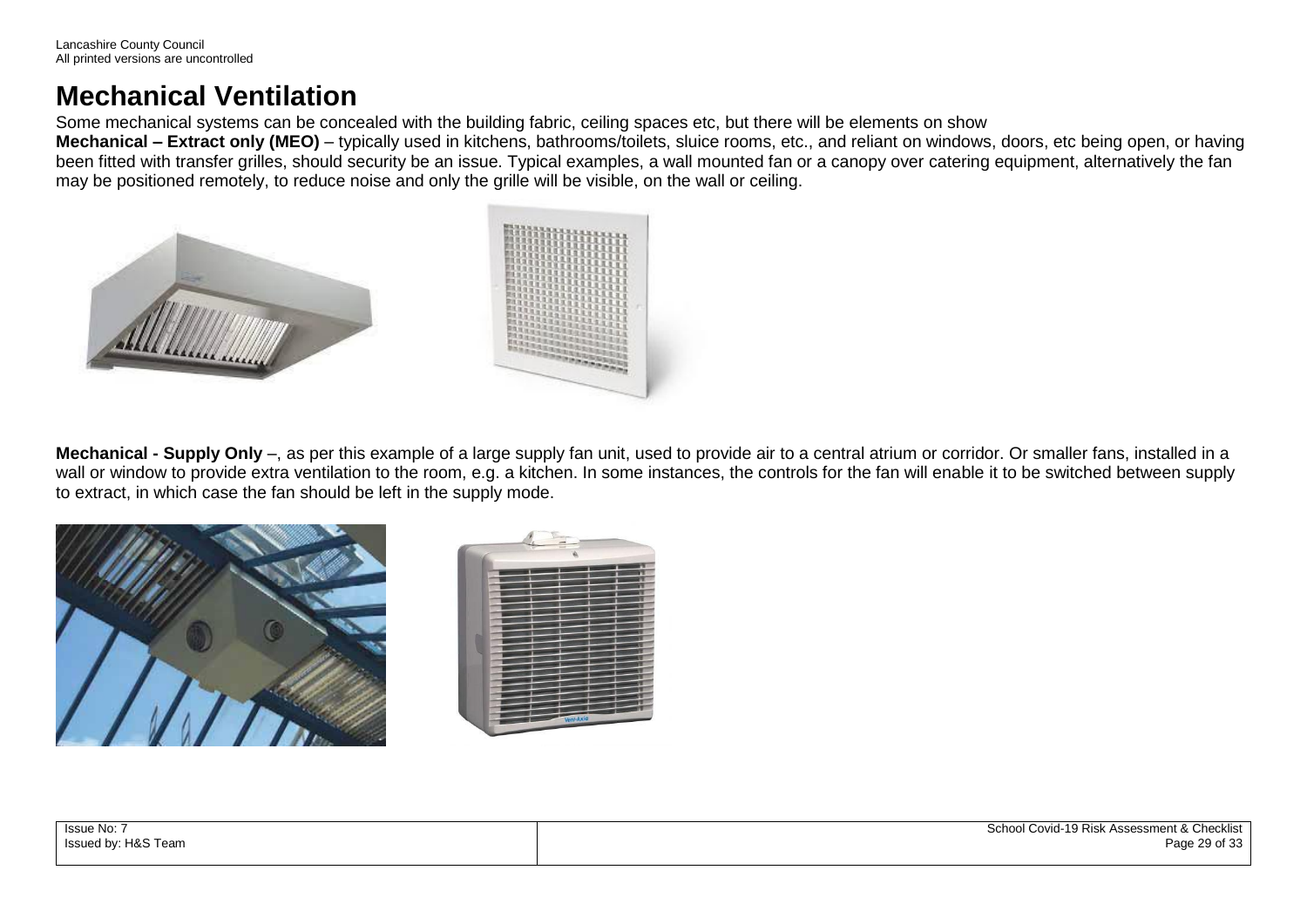Additionally, Supply Only fans can be incorporated into units to provide cooling / heating to rooms, as the diagram below.



**Mechanical - Supply and Extract (MSE),** For ducted systems, typically concealed within a ceiling voids, only the grilles or diffusers will be visible. Typical supply diffuser:-







Typical extract grilles are simpler in design, as per the Extract Only example above.

The diffuser and grilles will be distanced from each other to draw air across the room.

Equally, the most basic system may not be ducted, or even concealed and would simply consist or a supply fan at one end of the room and an extract fan at the other.

Large rooms may be serviced with Air Handling Unit (AHU), which has both supply and extract fans within the same enclosure. Typically, the AHU will be remote from the room, possibly even roof mounted, with a series of rectangular ducts connected.

| <b>Issue No:</b>         | Checklis ،<br>. Covid-19 Risk<br>School<br>เ Assessment & |
|--------------------------|-----------------------------------------------------------|
| Issued by: H&S T<br>Team | 30 of 33<br>Page                                          |
|                          |                                                           |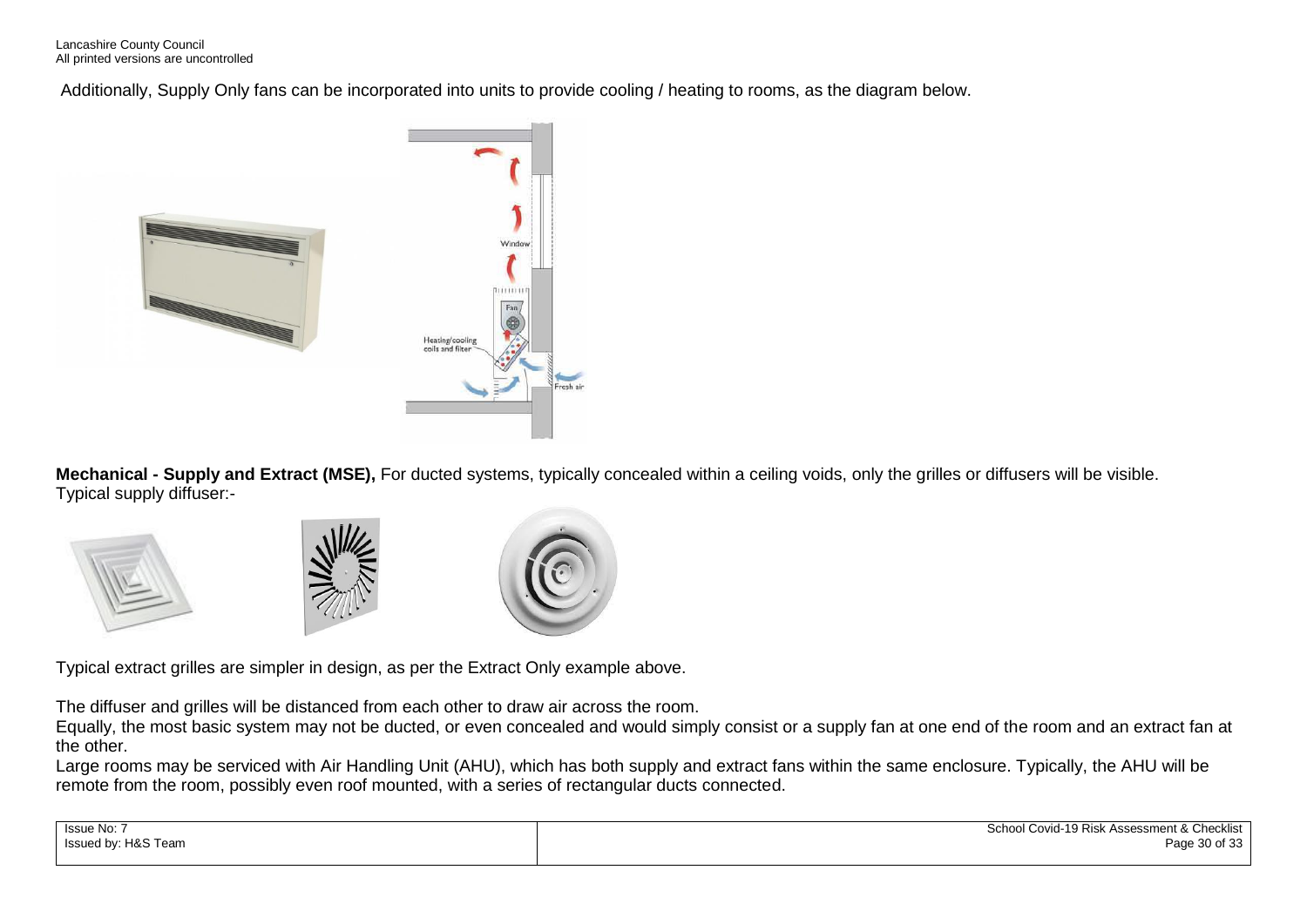

#### **Mechanical – air conditioning – split system – no outside air.**

These units recirculate the conditioned air back into the room and as such the occupation of the room should be limited. Such units should continue to run to prevent stagnation of the air. Periodically opening the door to the room will assist and introduce fresh air. Such units will also have an external condenser unit and may also include the capability for heat recovery.



It should be noted that locations with Air Source, Ground Source Heat Pumps will have visually similar external equipment and the Service Records should be consulted to determine the type installed.

#### **Mechanical - heat recovery (MHR)**

Installations are generally concealed and therefore the layout of supply and extract grilles will resemble MSE and MAC systems. The waste heat from the extract air passed over a heat exchange matrix inside the unit, to temper the fresh supply air, thus creating free heating. These systems should be adjusted to minimise recirculated air and Service Records should be reviewed to identify the type of system in use.

| Issue No: ,         | School Covid-19 Risk Assessment & Checklist |
|---------------------|---------------------------------------------|
| Issued by: H&S Team | Page 31 of 33                               |
|                     |                                             |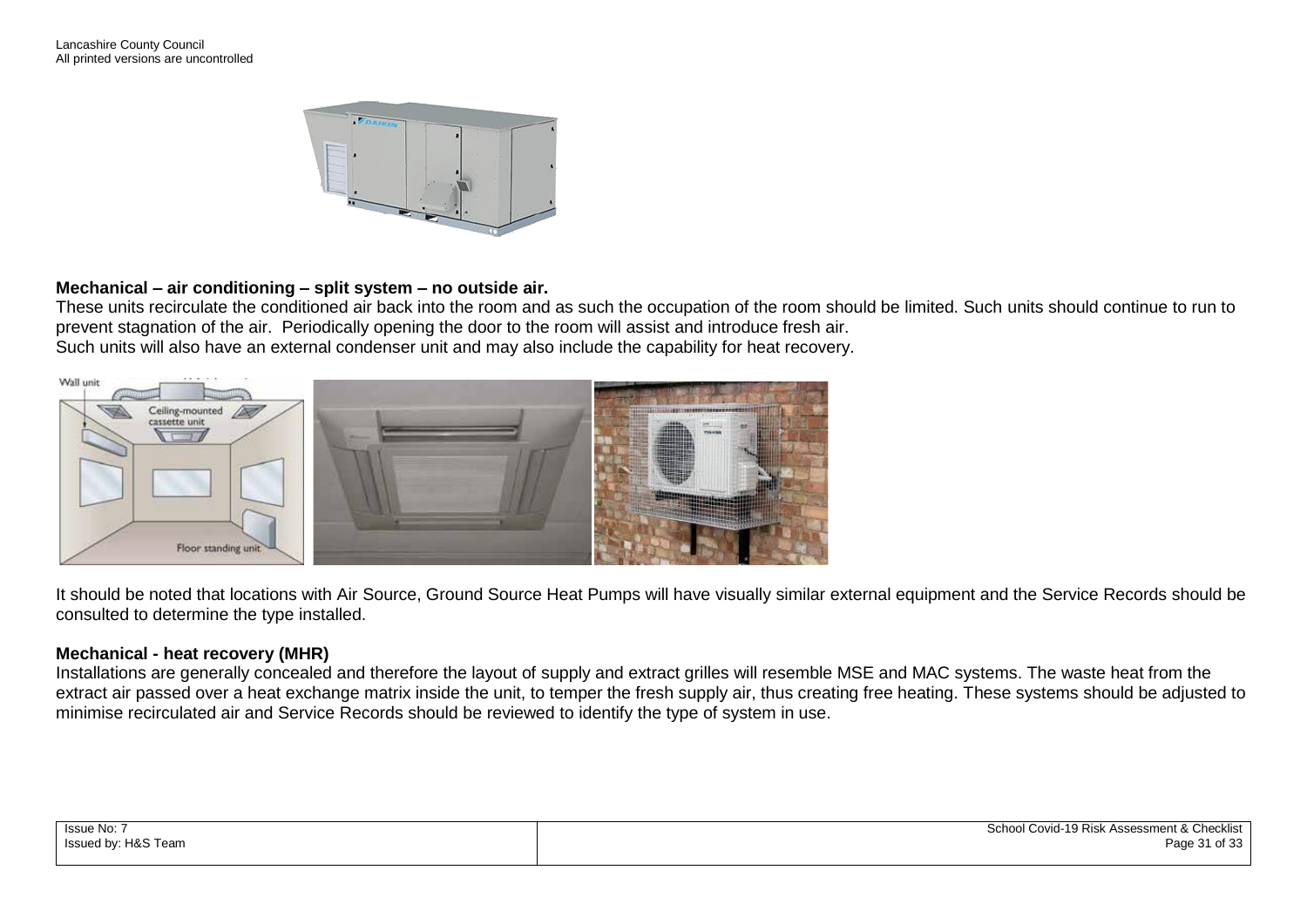### **Mechanical – air conditioning (drawing in outside air) (MAC)**

As with MSE and MHR, MAC systems have characteristic multiple ceiling mounted diffusers and grilles and are generally used for larger open workspaces. The bulk of the system will be centralised plant, remote from the workplace, ducted to smaller units for local distribution and control of volume and temperature. Various other types of local units can be used, to suit particular applications, however the principle of a centralised supply and distribution to local outlets is the same. This diagram only shows the internal Supply Air ducting, for clarity. Service Records should be reviewed to identify the type of system in use.



| Issue No:           | School Covid-19 Risk Assessment & Checklist |
|---------------------|---------------------------------------------|
| Issued by: H&S Team | Page 32 of 33                               |
|                     |                                             |